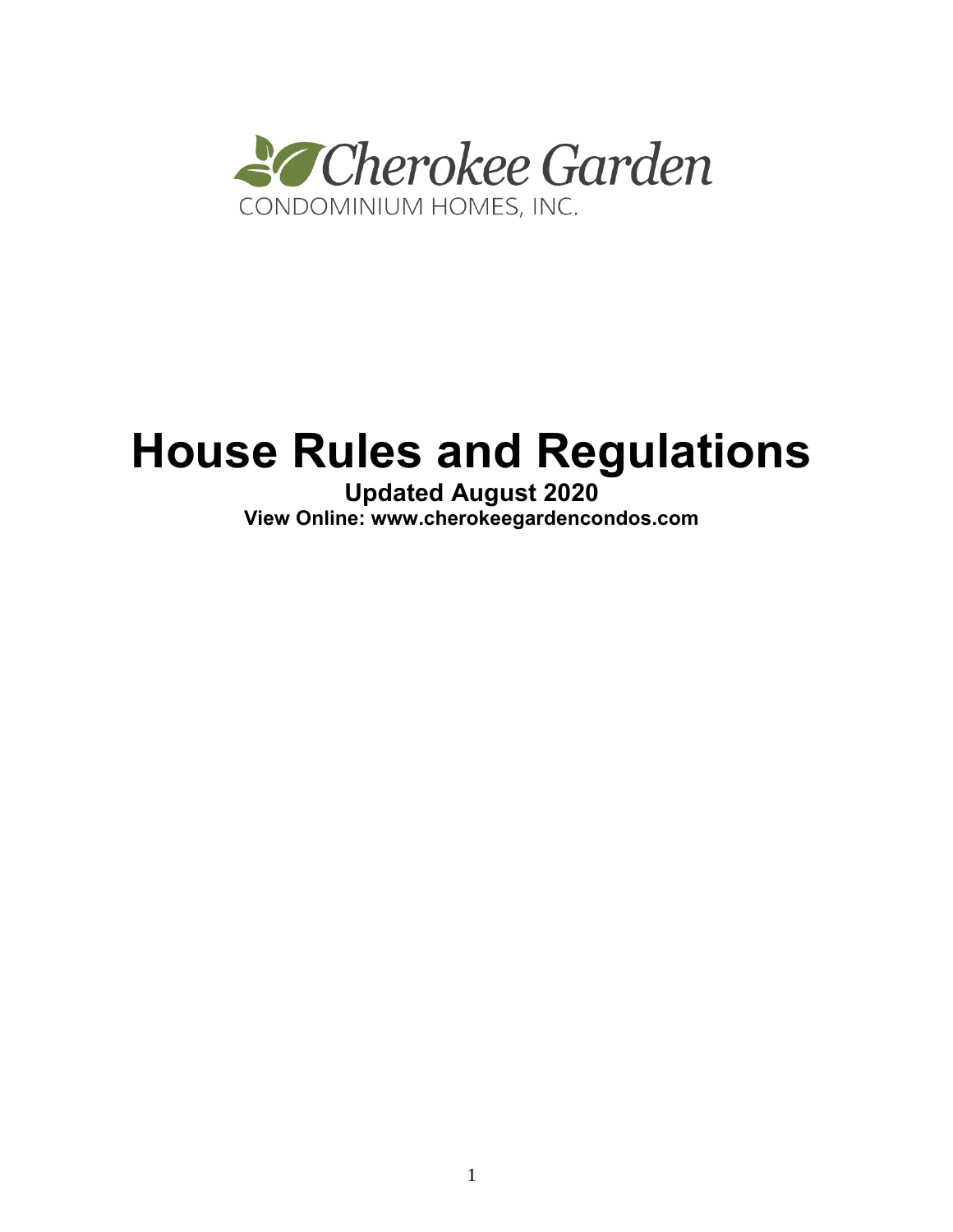#### **I. DEFINITIONS**

- **II. GENERAL RULES AND REGULATIONS**
- **1.0 Laws, Rules, and Regulations**
- **2.0 Noise**
- **3.0 Moving 4.0 Security**
- 
- 4.1 Occupant responsibility
- 4.2 Garage door
- 4.3 Locking cars and storage areas
- 4.4 Soliciting
- 4.5 Entry of nonresidents
- 4.6 Responsibility for keys
- 4.7 Damage

#### **5.0 Rules Governing General Common Areas**

- 5.1 Unit identification
- 5.2 Plantings
- 5.3 Yard ornaments, furniture, etc.
- 5.3.1 Patios
- 5.4 Clotheslines
- 5.5 Storage
- 5.6 Recycling
- 5.7 Common area hallway changes
- 5.8 Exterior alterations
- 5.9 Displayed items
- 5.10 Personal signs
- 5.11 Damages
- 5.12 Satellite dishes
- 5.13 Stairways and exits
- 5.14 Elevator chairs
- 5.15 Handicap ramps
- 5.16 Smoking is prohibited
- **6.0 Rules Governing Limited Common Areas**
- 6.1 Use of
- 6.1.1 Cleaning and sanitation
- 6.1.2 Upkeep and repair
- 6.1.3 Hanging plants, etc.
- 6.1.4 Open-flame cooking
- 6.1.5 Dropping items
- 6.1.6 Hosing
- 6.1.7 Storage
- 6.1.8 Lights
- 6.2 Storage lockers
- 6.3 Patio/balcony enclosure
- 6.4 Waterproofing

# **7.0 Rules Governing the Swimming Pools**

- 7.1 Locking
- 7.2 Hours
- 7.3 ID tags
- 7.4 Guests
- 7.5 Pets
- 7.6 Behavior
- 7.7 Food, containers, and smoking
- 7.8 Flotation devices
- 7.9 Continuous supervision
- 7.10 Accompany children
- 7.11 Rubber pants for children
- 7.12 Radios
- 7.13 Claiming a chair
- 7.14 Swimming risk
- 7.15 Pool keys
- 7.16 Fines

## **8.0 Rules Governing Individually Owned Units**

- 8.1 Occupants<br>8.2 Use of unit
- Use of unit
- 8.3 Alterations
- 8.4 Heating, plumbing, and electrical problems
- 8.5 Fireplaces
- 8.6 Consent for alterations
- 8.7 Placement of equipment and skylights
- 8.8 Sale of a unit
- 8.9 Leasing a unit
- **9.0 Rules Governing Parking & Parking Stalls**
- 9.1 Roadway parking areas
- 9.2 Assigned parking
- 9.3 Manner of parking
- 9.4 Bicycles
- 9.5 Vehicle fluids and mechanical work
- 9.6 Enclosures
- 9.7 Hitch-drawn vehicles
- 9.8 Sanitation
- 9.9 Discarded items
- **10.0 Rules Governing Pets**
- 10.1 Types of animals
- 10.2 Control of pets
- 10.3 Cleaning up after pets
- 10.4 Damage by pets
- 10.5 Removal of pets
- 10.6 Pets of guests
- **11.0 Rules about the Maintenance Staff**
- 11.1 Responsibility for staff
- 11.2 Duties
- 11.3 Outside contractors working during owner's absence
- 11.4 In-unit work by Maintenance Staff<br>12.0 Rules about Assessments
- **12.0 Rules about Assessments**
- 12.1 Power to make and collect assessments
- 12.2 Types of improvements<br>12.3 Collection

13.3 Delinquent Assessment Fees

**III. SUGGESTIONS AND COMMENTS**

13.4 Delinquent Work Order Invoice Fees

**Collection** 

**14.0 Complaints** 14.1 Unit owners 14.2 First complaint 14.3 Second complaint 14.4 10 day fine 14.5 First 30 day fine 14.6 Second 30 day fine 14.7 Additional fines

14.8 Lien

2

- 12.4 Division of assessment among owners
- **13.0 Penalties and Fines**
- 13.1 Nonpayment of monthly maintenance fees, assessment fees, and work order invoice fees 13.2 Delinquent Monthly Maintenance Fees

13.5 Violations of the House Rules and Regulations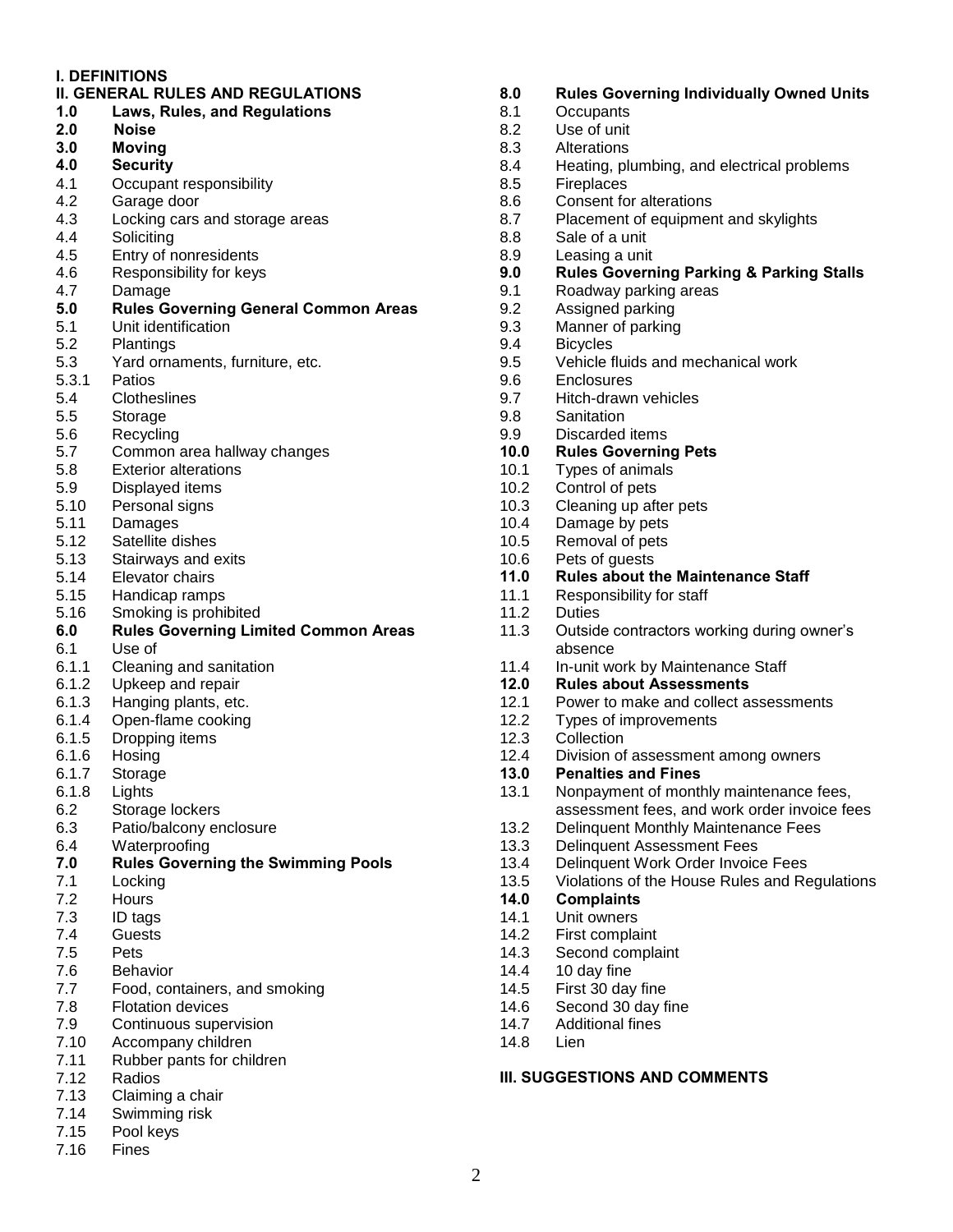# **Cherokee Garden Condominium Association House Rules and Regulations**

## **I. DEFINITIONS**

The following definitions apply to the terms used in these House Rules and Regulations.

## **Association**

The Cherokee Garden Condominium Homes, Inc., is the Association of condominium owners. Each unit owner is a member of the Association, and membership in the Association is limited to the unit owners.

#### **Association Management**

The Association is managed by its Board of Directors, assisted by the General Manager, who works under the direction of the Board of Directors.

## **Boundaries of Association/Accepted Buildings and Grounds**

The boundaries of the Association are limited to Sherman Avenue on the east, Wheeler Road on the south, Golf Parkway and Golf Course Road on the north, and Comanche Way on the west. The buildings managed by the Association are numbered 1 through 41.

#### **Common Areas**

The **Common Areas** referred to in these House Rules and Regulations are the Common Elements described in the Declaration of Condominium of Cherokee Garden Condominium Homes and its amendments, in Buildings 1 through 41. There are two different categories of Common Areas.

**Limited Common Areas** are the deeded patios; balconies or open, screened, or enclosed porches adjacent to the residential units; the garage or basement storage lockers; and other areas specifically spelled out in the Declaration of Condominiums of Cherokee Garden Condominium Homes.

**General Common Areas** are those that are part of the overall complex that make up the Cherokee Garden Condominium complex. They include, but are not limited to, the hallways, foyers, stairways, driveways and street right-of-way, lawn and garden areas, fountains, pond and pool areas, swimming pools, condominium office building, the maintenance facilities, trees, shrubs, and other planted areas, retainer walls, outside lighting fixtures located in these areas, and other areas specifically spelled out in the Declaration of Condominiums of Cherokee Garden Condominium Homes.

## **Maintenance Fee**

Each unit owner is assessed a monthly fee for the routine maintenance of the Common Areas. The fee is set annually by the Board of Directors of the Association.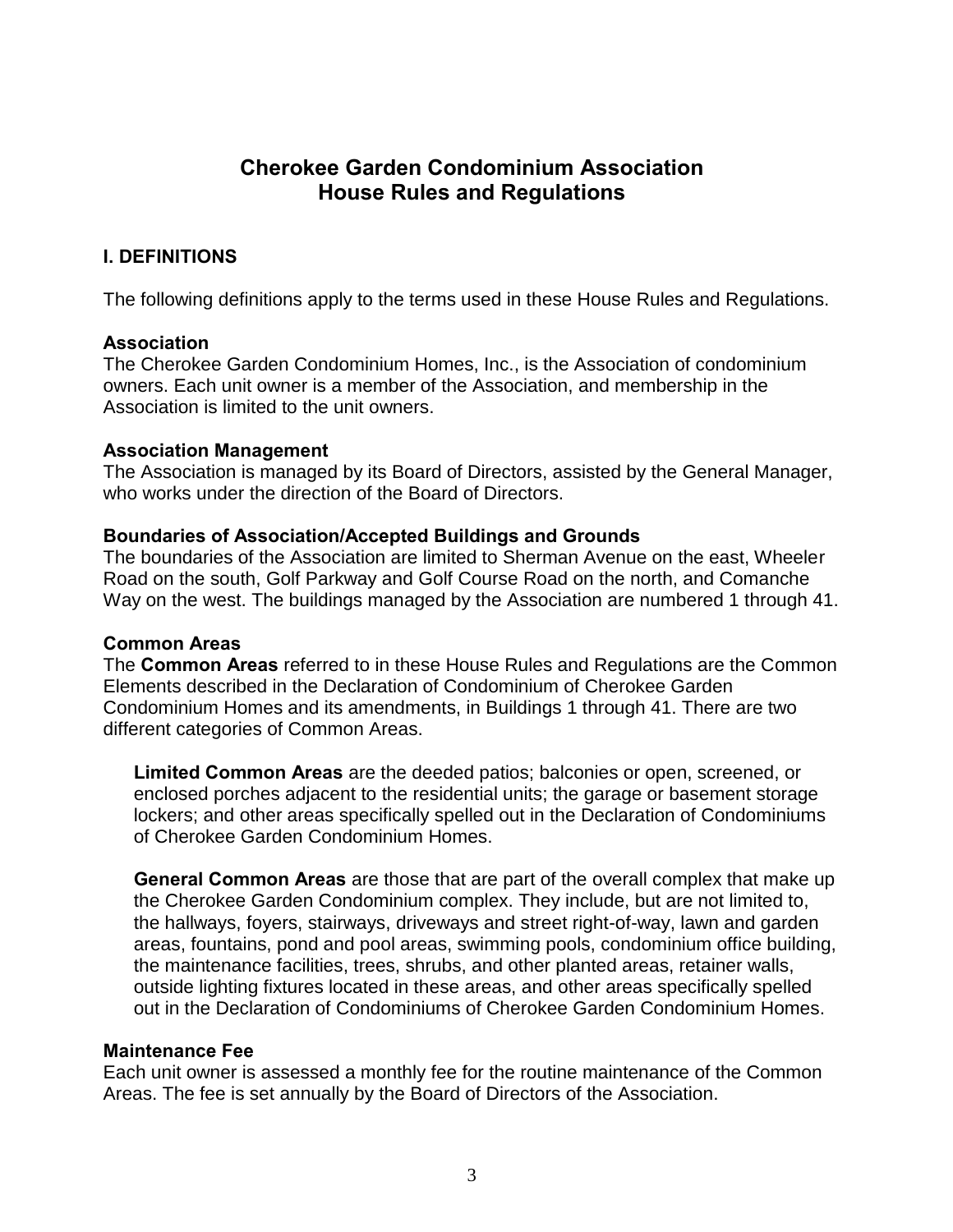## **Items provided and maintained by the Association and paid for by maintenance fees include:**

- a. Grounds
- b. Pools
- c. Roadways, driveways, sidewalks, and parking areas
- d. Lights in common areas and building entrances
- e. Water, soft water, hot water
- f. Exterior walls, woodwork, entrance doors
- g. Exterior hallway painting (stairways and lobby)
- h. Maintenance and repair of roofs, except that replacement of a building's roof is assessed to the unit owners in that building in accordance with the Association By-Laws.
- i. In Buildings 1 through 38: Provision of heat, and the maintenance, repair, and replacement of the heating systems, including replacement of zone control valves, and repair of heating elements and thermostats if malfunction is related to heating
- j. In Buildings 39, 40, and 41: Maintenance, repair, and replacement of heating and cooling systems that serve the common areas only
- k. Maintenance, repair, and replacement of plumbing supply lines to the units (inwall plumbing)
- l. Maintenance, repair, and replacement of electrical supply lines from the meter to the unit owner's circuit breaker box (in-wall electrical) and in-wall telephone lines
- m. Exterior dryer vents and exhaust
- n. Custom painting and wall coverings in hallway, with the approval of the Board's Building Resource Committee

## **Individual Unit**

Residential Units, as described in the Declaration of Condominium of Cherokee Garden Condominium Homes and its amendments, in Buildings 1 through 41.

## **Items provided and maintained by the owners of individual units at their own expense include:**

- a. Floor coverings, draperies, and blinds
- b. Individual unit interior painting and wall coverings
- c. Plumbing fixtures and drains
- d. Doors and hardware
- e. Appliances, including garbage disposal
- f. Cabinets
- g. Windows, screens, patio doors, and skylights
- h. Personal property
- i. Air conditioning
- j. Electrical wiring and fixtures within the unit
- k. Storage units
- l. All items not expressly included in the maintenance items required to be maintained by the Association.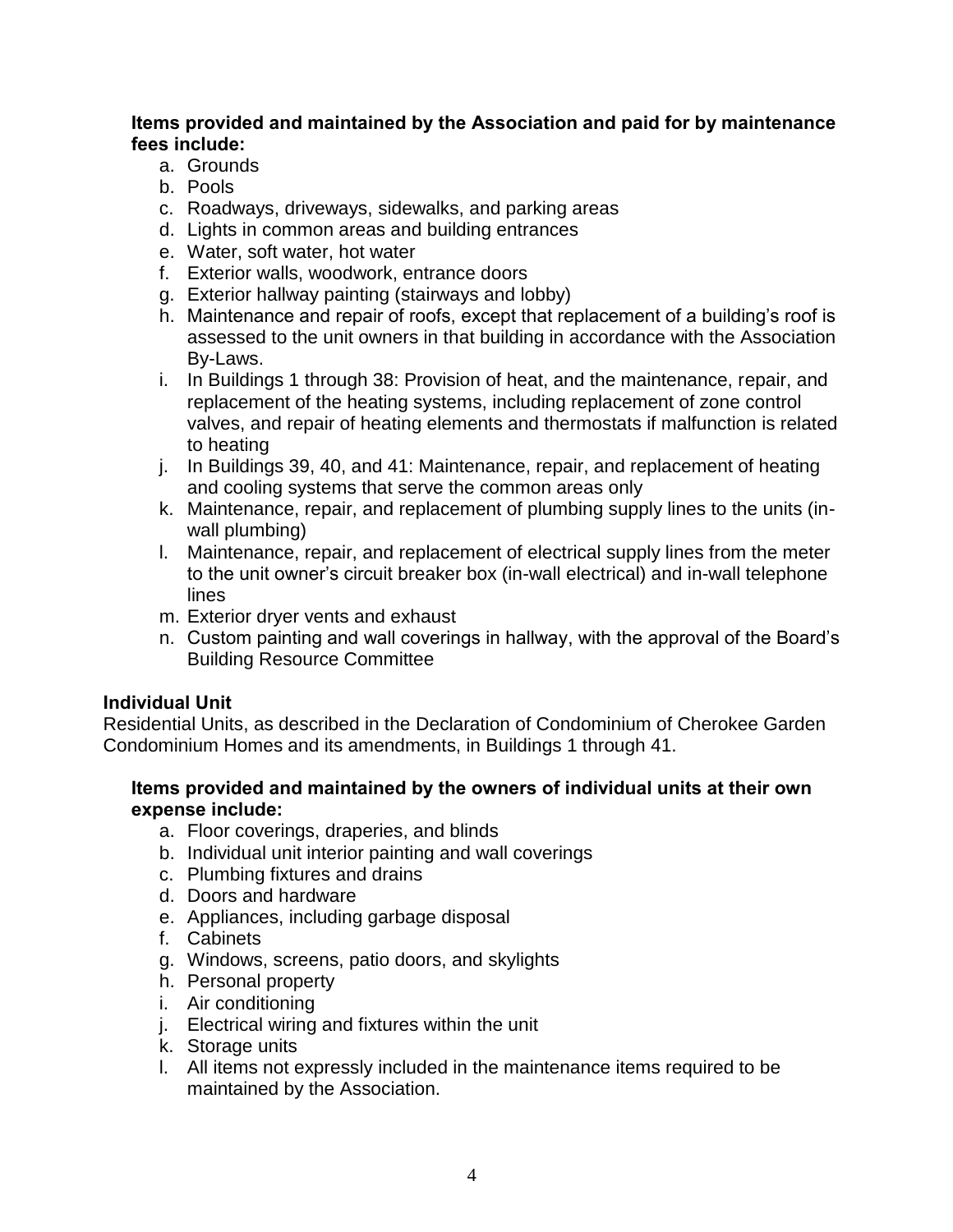m. Cleaning, repair, and replacement of windows in the common areas of Building 39, 40, and 41 are the responsibility of the unit owners of the individual buildings.

## **Parking Stalls**

Parking Stalls are the Parking Units described in the Declaration of Condominium of Cherokee Garden Condominium Homes and its amendments, in Buildings 1 through 41.

## **Assessments**

The Board of Directors is specifically empowered on behalf of the Association to make and collect Assessments to maintain, repair, and replace the property of the Association.

Unit owners may be assessed for the cost of replacement of roofs, painting of balconies and patios, hot water heaters, and decorating of building common areas, in accordance with the By-Laws of the Association or other items deemed necessary by the Board.

# **II. GENERAL RULES AND REGULATIONS**

# **1.0 Laws, Rules, and Regulations**

1.1 Every unit owner or occupant shall observe all laws, ordinances, rules, and regulations now and hereafter enacted by the Federal Government, by the State of Wisconsin, by the City of Madison, or by the Condominium Association. The use of the unit and of the common areas and facilities shall be consistent with existing law and the Declaration of the Condominium Homes and the House Rules and Regulations.

# **2.0 Noise**

2.1 Between 10:00 p.m. and 9:00 a.m., noise that can be heard in another owner's unit must be avoided. Accordingly, please reduce the sound level of all radios, TV sets, pianos, etc.

# **3.0 Moving**

3.1 Moving furniture or household effects shall be accomplished only between the hours of 8:00 a.m. and 9:00 p.m.

# **4.0 Security**

- 4.1 **Occupant responsibility.** Each occupant is responsible for closing all doors, including garage doors, and for observing all security regulations.
- 4.2 **Garage door.** Automatic garage door closers have been installed to prevent doors from remaining open for any length of time. However, these automatic door closers do not relieve the residents of closing garage doors immediately after passing through. Failure to close the door by means of your individual opener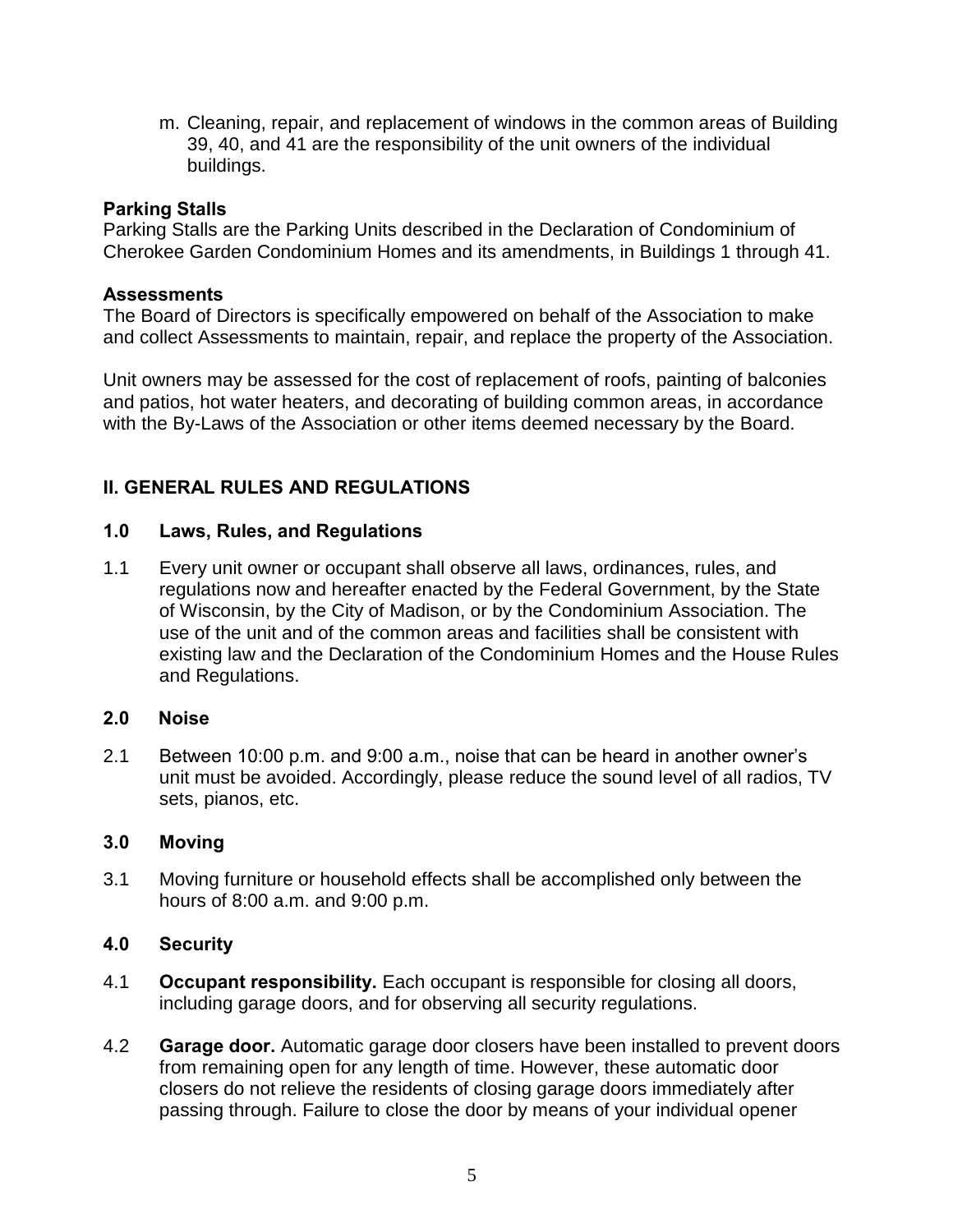allows the door to remain open for 45 seconds, long enough for an unauthorized person to enter.

- 4.3 **Locking cars and storage areas.** Cars and storage areas should be locked and the keys taken with you.
- 4.4 **Soliciting.** No soliciting of any kind is allowed in the buildings. If a resident welcomes a solicitor to his/her unit, he/she should assure that the individual leaves the building without contacting any other unit owners in the building.
- 4.5 **Entry of nonresidents.** Before allowing anyone entry to the building, a resident must be certain that the person or persons being permitted to enter are guests or known to that resident or can provide proper identification.
- 4.6 **Responsibility for keys.** All unit owners shall be responsible for entry keys given to tradesmen, day servants, real estate brokers, or any other person seeking casual or occasional entry, and shall be directly liable for any damage or thievery caused by providing keys to such individuals. The owner of the unit responsible for the loss or duplication of keys shall also be charged for the cost of installing new tumblers in the locks of the entry doors and the making of new keys for all of the building residents.
- 4.7 **Damage.** Any damage caused to a building or to the property of another unit owner shall be the responsibility of the unit owner whose violation of condominium security rules allowed the damage to occur.

# **5.0 Rules Governing General Common Areas**

- 5.1 **Unit identification.** Mailbox and doorway identification must be kept current and must be identical to those presently used in the building. Nameplates must be replaced within fifteen days of occupancy and will be provided by the Association. Contact the office for information.
- 5.2 **Plantings.** Unit owners may, with the consent of the General Manager, plant flowers and other vegetation of personal taste, providing it does not impair the view and attractiveness of the area. As a courtesy, consult with your neighbors before planting.
- 5.3 **Yard ornaments, furniture, etc.** No yard ornaments, statues, benches, or other items of personal taste may be erected or placed in the general common areas, except for single non-sculptured bird baths which are well maintained, and bird feeders which are restricted to one pole or Shepherd's hook to be located in the mulched area outside the unit. The pole or Shepherd's hooks used for bird feeders or flowers must be removed when not in use. Silent, non-inflatable holiday decorations are permitted in common areas between Thanksgiving and January 15<sup>th</sup> provided they are in good condition.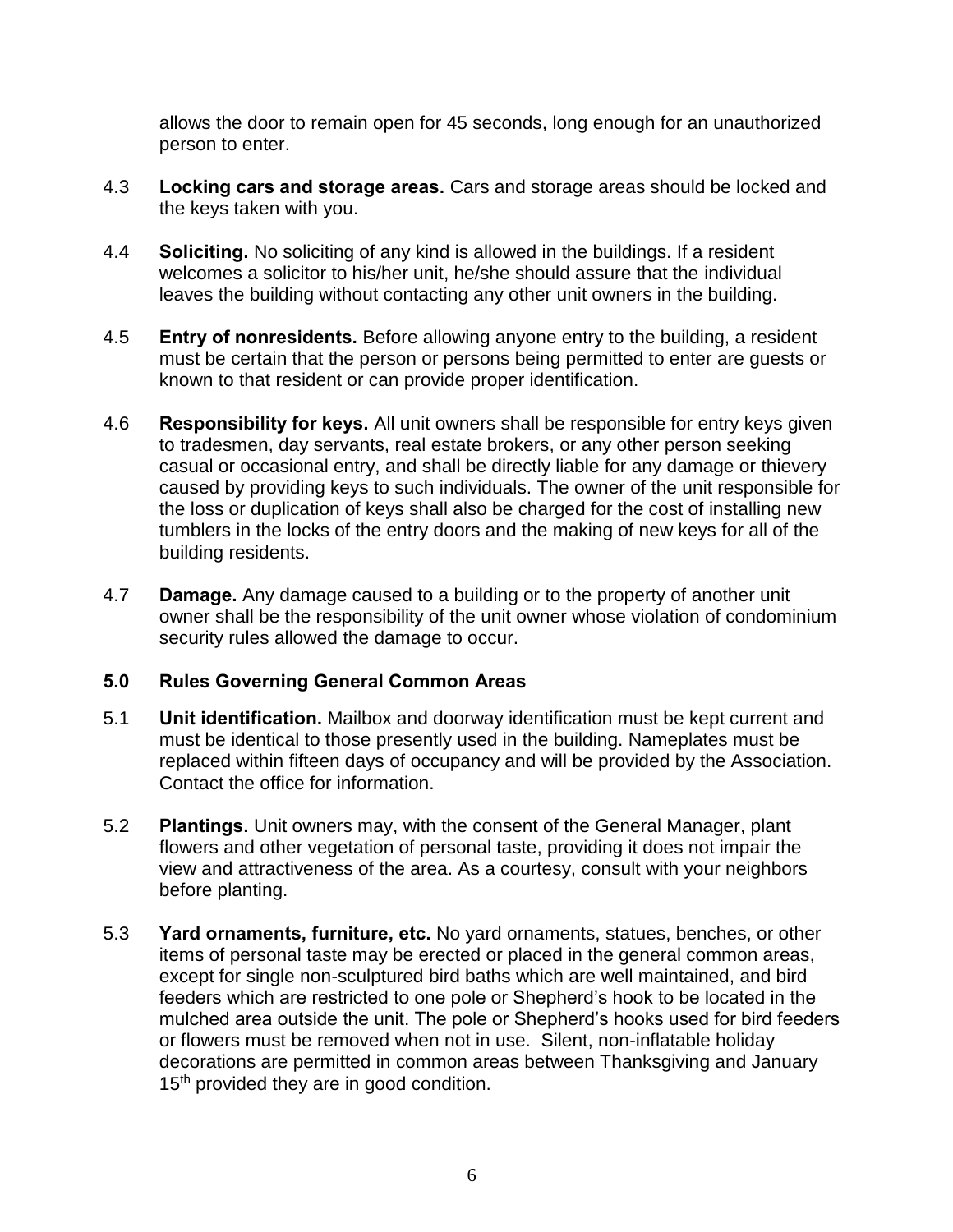- 5.3.1 **Patios.** Many of our earlier buildings and all buildings after building #38 have limited common area patios as part of their condominium legal description. These patios are limited common areas and are deeded to the individual owners as part of their deed. The limited common area designation allows them exclusive usage but is subject to Association House Rules and Regulations. The addition of a patio to the common ground area is against House Rules and Regulations. If the General Manager approves, owners are allowed to place steps in front of their door, and a landing not to exceed four feet deep by six feet wide. Expanding the landing to create a patio is not allowed. An exception to this are the paving stones placed in the mulched areas by the original developer.
- 5.4 **Clotheslines.** No outside clotheslines may be erected and nothing shall be hung or exposed on any part of the common areas and facilities, except as specifically authorized within these rules.
- 5.5 **Storage.** No unit owner or occupant shall, except in specifically designated storage areas, store objects of any kind in the halls, lobbies, stairways, walkways, grounds, or other common areas. Storage of mobility equipment in common areas may be approved by the Board of Directors on a case-by-case basis.
- 5.6 **Recycling.** Unit owners are responsible for full compliance with the Madison Garbage Recycling Program as it affects garbage collection.
- 5.7 **Common area hallway changes.** No unit owner may add or change any furniture, or alter furnishings or equipment, in lobbies and hallways, without 50% agreement of unit owners affected by the change. Custom painting, decorating, carpet replacement, tile, wallpaper removal or replacement or other changes in the stairways, lobbies, or hallways shall be paid for by the unit owners in that building and can be done after obtaining approval of 50% of the unit owners in the building affected by the change and the approval of the Association Board. The association will pay for standard Cherokee Cream or Vanilla Bean paint & labor. However, the Board has the authority to mandate common area decor changes & remodeling to maintain property value, appearance, and safety. The Board may levy assessments as defined in Rule 12. For the purpose of common area remodeling, a building is defined as all floors on one side of a 16 unit building, all floors in an 8 unit building, and all floors in building 39.
- 5.8 **Exterior alterations.** No unit owner or occupant shall make any additions or alterations to any common areas or facilities, nor place or maintain thereon any signs, posters, or bills whatsoever, except in accordance with such plans and specifications approved by the Board of Directors.
- 5.9 **Displayed items.** No unit owner shall cause or permit anything to be hung or displayed on outside walls of his/her unit, no sign or shutters shall be affixed or placed on the exterior walls or roof or any part thereof.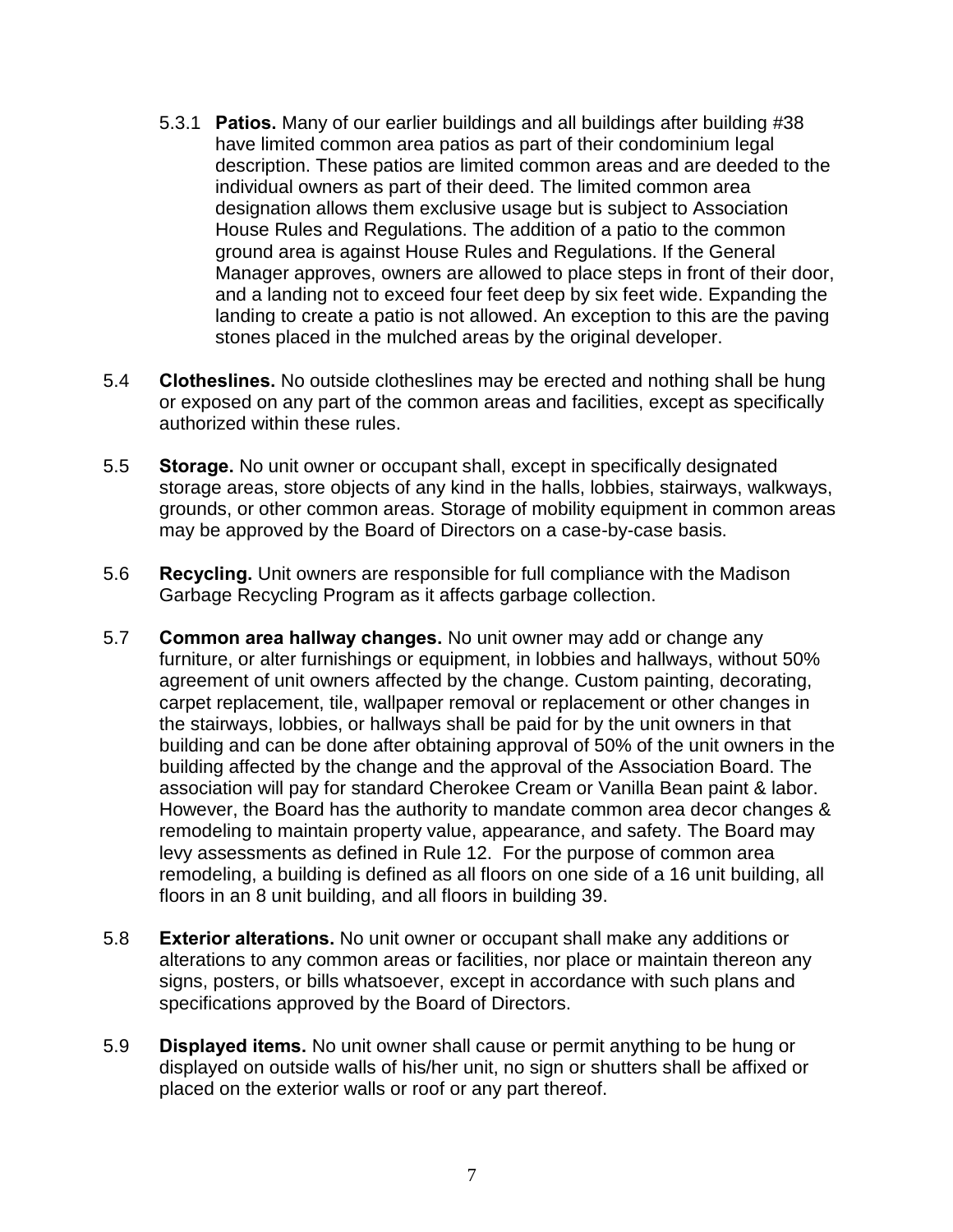- 5.10 **Personal signs.** No "For Sale" signs, "For Rent" signs, Political Signs, or other advertising or window displays shall be permitted on any part of the property or on the outside of any unit. "For Sale" signs are not permitted on vehicles in the common areas.
- 5.11 **Damages.** A unit owner shall be liable for the expense of any maintenance, repair, or replacement to the common areas made necessary by ordinary wear and tear, his/her negligence, or by that of any member of the owners family or their guests, employees, agents, or lessees. Cherokee Garden Condominium Association Maintenance personnel or their designees shall do all repairs to the common areas.
- 5.12 **Satellite dishes.** A television satellite dish may be installed providing:
	- 5.13.1 It is mounted at the highest point but below the eaves.
	- 5.12.2 A maximum of two satellite dishes for each eight unit side of the building is allowed and must have the capacity to serve multiple units.
	- 5.12.3 Dish size is 22" x 36" in diameter or less.
	- 5.12.4 The installation is approved by Association management. This will include the unit placement and qualified technician doing the work.
	- 5.12.5 Any cost of installation will be borne by the unit owner who has received approval. If, at a later date, other unit owners in the same building wish hookup they must be allowed to do so. Subsequent wiring to the already installed dish will be paid for by that unit owner requesting and receiving approval.
	- 5.12.6 Should the unit owner vacate the premises, all mounted items, be it dish, hardware, or wiring, will become the property of the Cherokee Garden Condominium Homes, Inc., and will be left in place.
- 5.13 **Stairways and exits.** Stairways, in this instance being the primary fire exits for the buildings, must be marked with illuminated "EXIT" signs, and all rules concerning usage and maintenance of them as means of getting from floor to floor, are in the interests of safety, secondary to compliance with Fire Prevention ordinances and regulations.
	- 5.13.1 For reasons of compliance with Fire Regulations, as well as for building security, stairway doors must never be propped open. Under no circumstances will an outer security door be propped open and left unattended for even brief periods.
	- 5.13.2 Madison Fire Department codes prevent any items from being placed on a stairway. Decorative objects or small table and/or small chair may be placed in or removed from foyers and hallways with the approval of 75% of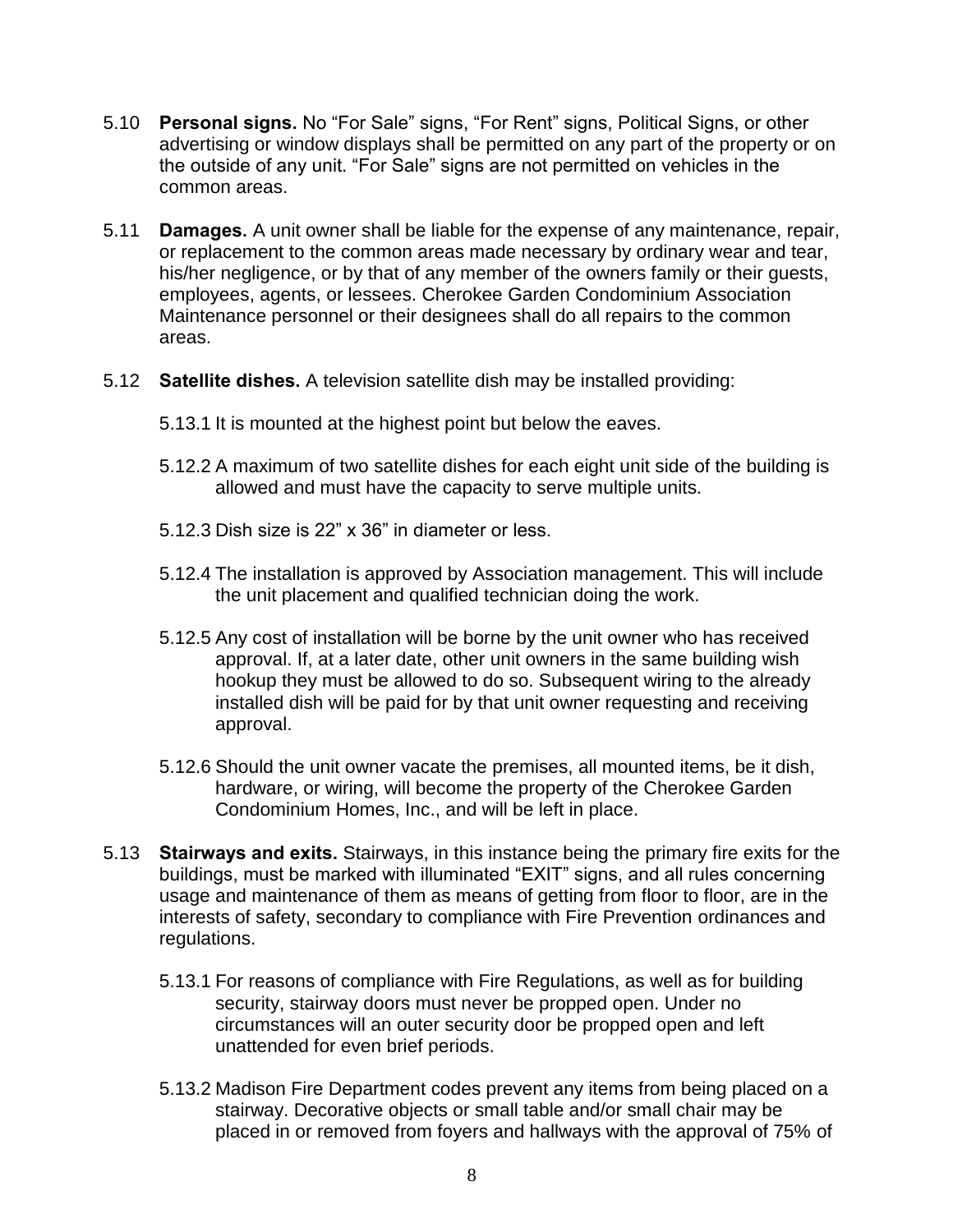the units involved. All objects must be in good condition and must maintain clearance around them as specified by the Madison Fire Department Regulations. Currently the regulation requires a 44 inch clearance so as not to inhibit ingress and egress.

- 5.14 **Elevator chairs.** Elevator chairs may be installed in the stairways with the approval of the Board of Directors, Madison Fire Department, and Building Inspection Department.
	- 5.14.1 Installation of elevator chairs will be at the sole expense of the unit owners requesting such installation. Should more than one owner seek approval of such installation, then those making application for approval shall be the joint owners of the elevator chair.
	- 5.14.2 The elevator chair must not restrict passage on the stairway and must be of a design approved by the Association. Reasonable accommodations to this rule will be made when necessary to comply with the requirements of Wisconsin law, including but not limited to Section 101.22 States or the Federal Fair Housing Amendments Act of 1988 (42 U.S.C. #3601) of the Americans with Disabilities Act.
	- 5.14.3 Following the approved installation of an elevator chair, the owner(s) will honor any future request by others in the building to also use the chair. Sharing of the chair will be with all participants in the ownership and using of the chair paying equal monies for the purchase, maintenance, and removal of the elevator chair.
	- 5.14.4 Any owner of an elevator chair shall pay for the removal of the chair upon the sale of their unit. Should there be co-ownership of the chair, the cost of removal shall transfer to those co-owners of the chair remaining in the building.
	- 5.14.5 If a chair is removed as set forth in paragraph 5.15.4, the owner shall pay to the Association any costs to repair carpet, stairways, walls, etc. that result from the use and/or removal thereof.
	- 5.14.6 Should the owner of a chair sell his or her unit and abandon the chair in place, with the approval of the Board, the ownership of the chair may be transferred to another person in the building. If the chair is abandoned upon the sale of a unit, the chair becomes the property of the Association.
	- 5.14.7 All elevator chairs require periodic maintenance. The owner(s) of the elevator chair are responsible for the costs of all maintenance of the chair as recommended by the manufacturer of the chair.
- 5.15 **Handicap ramps.** Outside ramp ways or stairways constructed for the purpose of allowing handicapped residents access to the building must be covered by the unit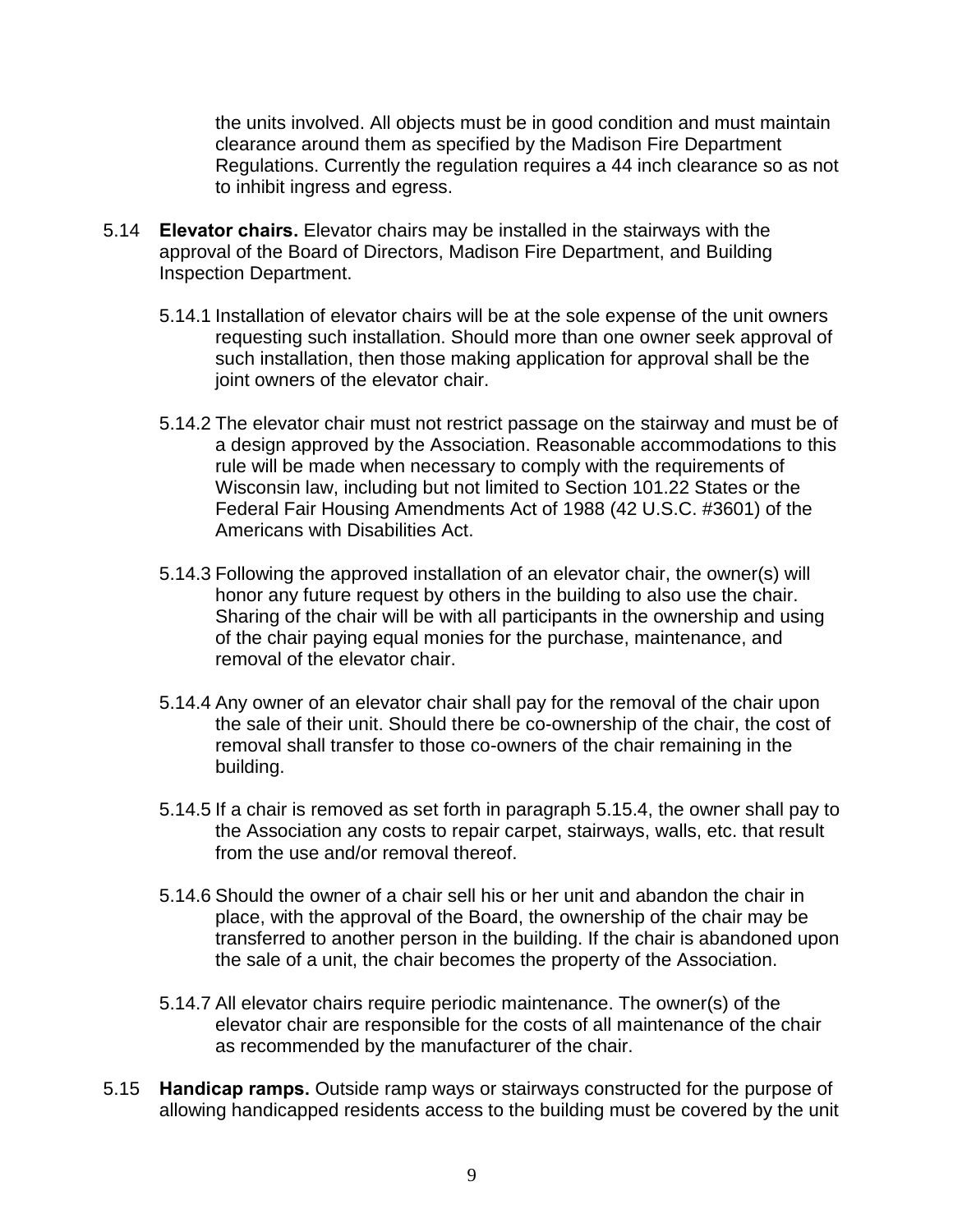owner's individual insurance policy. A copy of the policy must be provided to the Association.

- 5.16 **Smoking is prohibited** in condominium stairways, hallways, foyers, garages, individual storage lockers or units in the garage or basement areas, or any location where secondhand smoke drifts and becomes a nuisance as defined in rule 8.2.1.
	- 5.16.1 **Smoke Free Buildings.** All eight (8) owners in a single or one side of a double must agree to have a "This is a Smoke Free Building" posted on their side at owners' expense.
	- 5.16.2 **Smoking is prohibited** outside common areas within 25 ft. of a common area entrance (front doors, garage doors, and buildings with common rear or side doors). It is also voluntarily prohibited everywhere in a Smoke Free designated building.

## **6.0 Rules Governing Limited Common Areas**

- 6.1 **Use of.** "Limited Common Areas" are reserved for the exclusive use of the adjacent unit owner.
	- 6.1.1 **Cleaning and sanitation.** Every unit owner shall at all times keep his/her outside balcony or patio in a clean and sanitary condition.
	- 6.1.2 **Upkeep and repair.** The unit owner is responsible for the upkeep and repair of the Limited Common Area. The owner is allowed to affix hooks or hangers within the limited common area for decorative or other purposes which comply with Association regulations.
	- 6.1.3 **Hanging plants etc.** Hanging plants are permitted on balconies, porches, and patios but must be placed within the perimeter of Limited Common Area, except flower boxes may be affixed to the railings of porches. Nothing shall be hung from patio, balcony, or porch railings that will detract from the outward appearance of the building. The American flag may be displayed within the boundaries of the limited common area porches.
	- 6.1.4 **Open-flame cooking.** All Cherokee Garden Condominium structures are considered combustible by the City of Madison Fire Department. Residents must comply with International Fire Code/2000, Chapter 3, General Precautions Against Fire, Section 307, Open Burning, as adopted by the City of Madison Fire Department as of July 8, 2002, or as it may be amended from time to time.
		- 6.1.4.1 Use of Open-Flame Cooking Devices. Charcoal burners and other open-flame devices, including permitted gas grills, may be operated, providing they are ten feet or more from any structure. Open flame grills may not be used on balconies or patios, or within any building.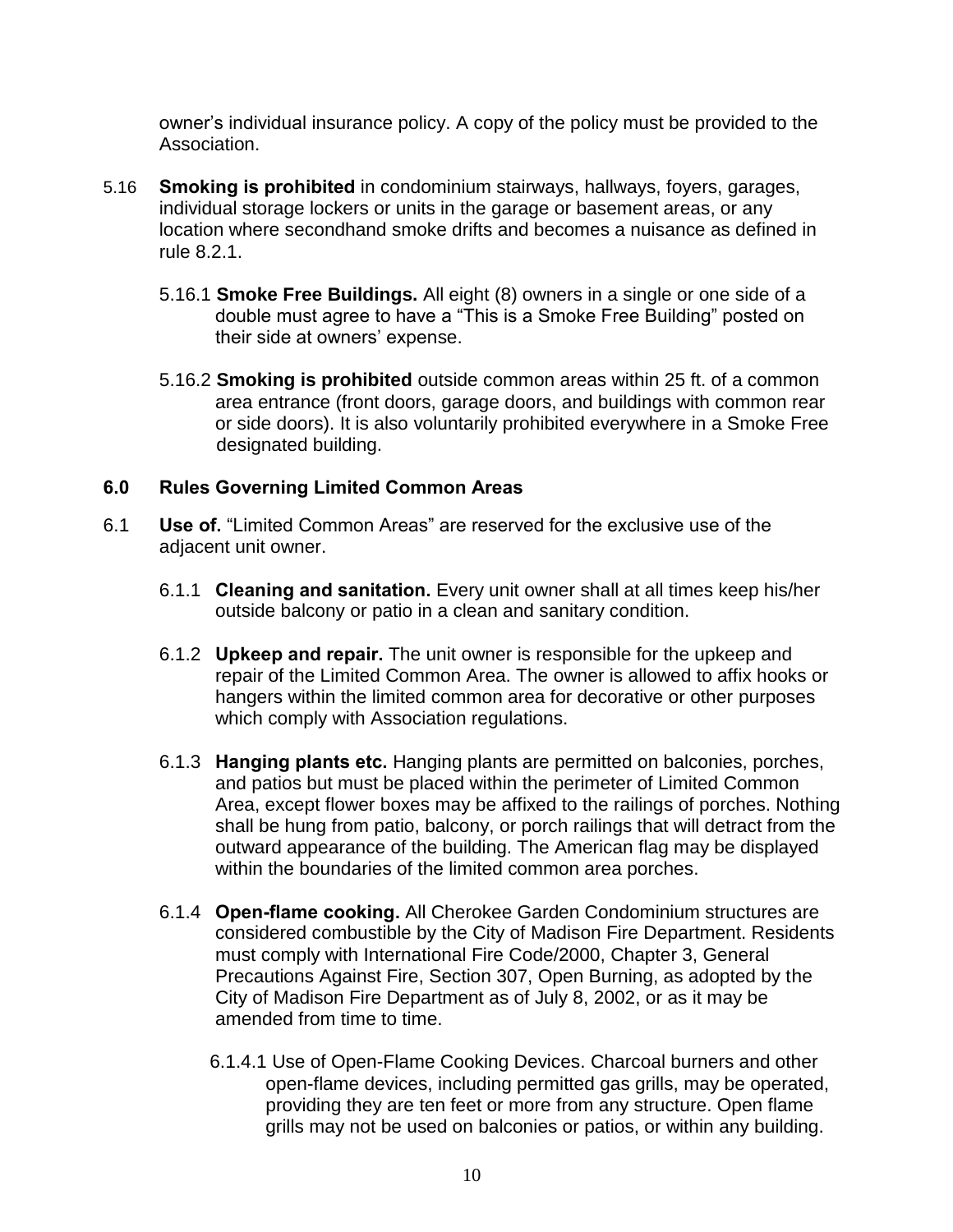- 6.1.4.2 Storage of Open-Flame Cooking Devices. When not in use, grills and their permitted LP-gas tanks must be stored within the boundaries of the owner's parking stall or in the owner's limited common area. Nothing over a one pound LP-gas tank may be stored in the building, per the Madison Fire Department. Storage anywhere on the second story or in the common area is not permitted.
- 6.1.5 **Dropping items.** Nothing shall be dropped or thrown from the balconies or porch railings, except Christmas Trees as authorized by the Maintenance Department. Mops, rugs, and other items shall not be dusted or shaken from the balconies, porches, or windows.
- 6.1.6 **Hosing.** Hosing balconies, porches, windows, or screens on upper floors is prohibited.
- 6.1.7 **Storage.** Balconies and patios shall not be used as storage areas. This includes bicycles.
- 6.1.8 **Lights.** Lights shall not be strung on balconies except at Holidays. Wreaths, roping, and other holiday decorations may be strung on railings and windows, provided they are removed within a reasonable time following the conclusion of the holiday season. Natural roping and wreaths shall be disposed of in the same manner as Christmas Trees.
- 6.2 **Storage lockers.** Each resident has been assigned a storage locker or storeroom located in the garage area. These areas are to be used only for the storage of personal effects and household goods.
	- 6.2.1 Storage of any item deemed unsafe by the Association or the Madison Fire Department is prohibited. The Association maintenance personnel may remove any unsafe item or materials with an offensive odor.
- 6.3 **Patio/balcony enclosure.** Open or screened limited common area patios from Buildings 1–16 may be enclosed with materials common to existing enclosed patios in the particular buildings. All construction must be done with the supervision and approval of the Cherokee Garden Condominiums Maintenance Department.
- 6.4 **Waterproofing.** Owners of ground floor patios are required to provide waterproofing of the ceiling/floor above the unit at the time of construction of the enclosure. The cost will be borne by the ground floor occupant. This waterproofing is not required if the upstairs patio is already enclosed or if the ceiling/floor is made of concrete.

## **7.0 Rules Governing the Swimming Pools**

7.1 **Locking.** The pools will be locked at all times.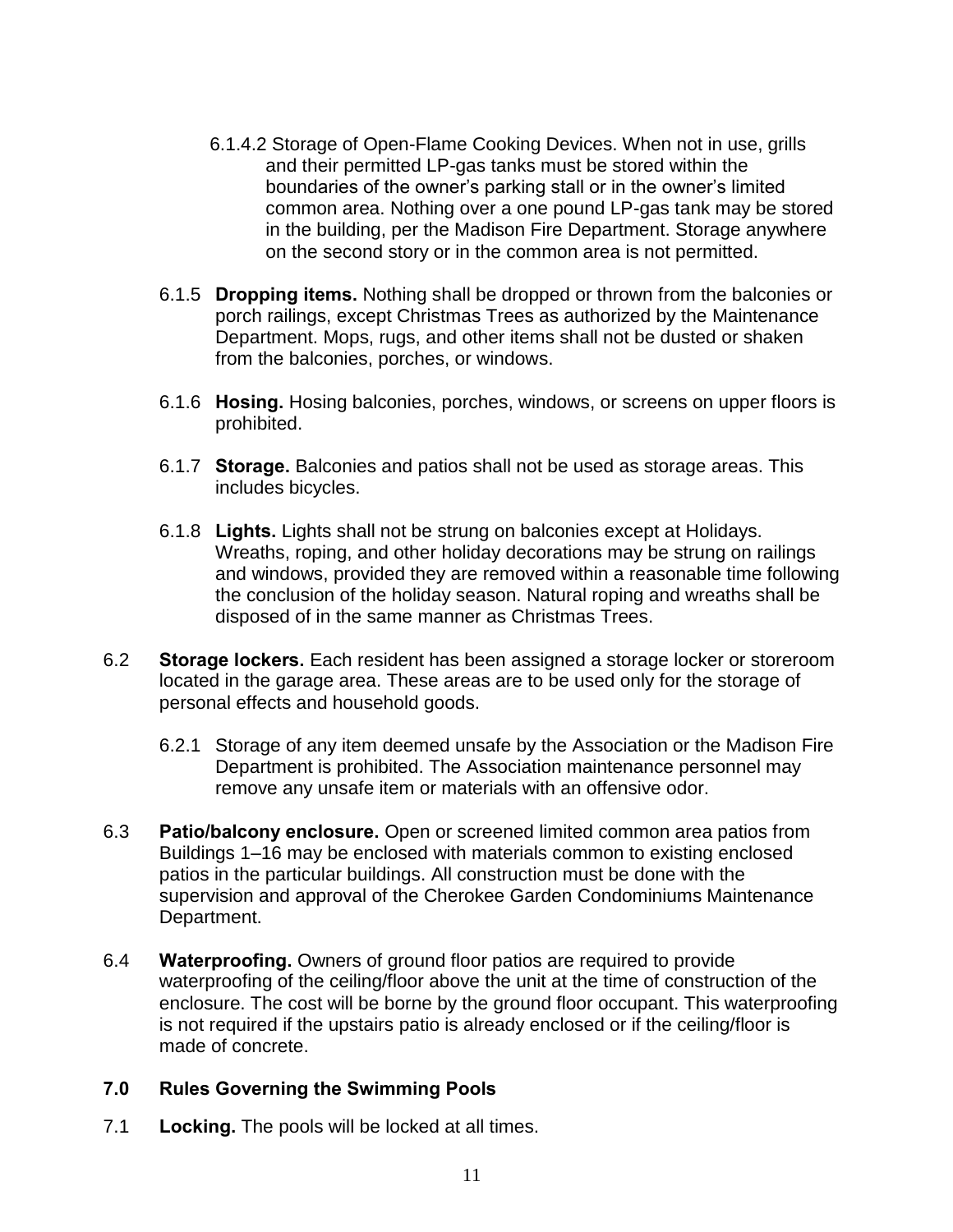7.2 **Hours.**

Adults: 6:00 a.m. to 10:00 p.m.

Children under 16 Saturday: 10:00 a.m. to 10:00 p.m. Sunday-Friday: 10:00 a.m. to 3:00 p.m. and 6:00 p.m. to 10:00 p.m.

- 7.3 **ID tags.** Each condominium unit receives four tags for pool identification. All persons within the pool area must display the ID tag, if asked. If someone does not have a pool tag, they may be asked to leave by any other resident who is present.
- 7.4 **Guests.** Guests must be accompanied by a unit owner to enter and remain in the pool area. Condo owners are responsible for their guests' behavior.
- 7.5 **Pets.** No pets permitted in the pool area.
- 7.6 **Behavior.** No excessive running, splashing (including canon ball jumping), pushing, or rowdy or noisy behavior will be permitted.
- 7.7 **Food, containers, and smoking.** No glassware, bottles, or other breakable containers or food of any kind allowed in the pool area.

#### 7.7.1 No smoking will be permitted in the pool area.

- 7.8 **Flotation devices.** No flotation devices or balls of any type are allowed in the pool. The only exception will be Coast Guard approved personal flotation devices for small children and single "noodles" for adults (not to include floating chairs etc. made from them). Adults may use them anytime and children may use them only when supervised by an adult in the water who is responsible if the devices are used inappropriately.
- 7.9 **Continuous supervision.** Children under the height of 3'6" must have continuous responsible adult supervision at all times when in the pool. Adults must be within reach of their children at all times when in the pool.
- 7.10 **Accompany children.** No one under 16 years of age will be permitted in the pool area unless an adult who will be responsible for them accompanies them.
- 7.11 **Swim diapers for children.** Children under the age of two or any child not toilet trained must wear swim diapers.
- 7.12 **Radios.** Radio volumes should be kept at a minimum volume so as not to disturb others. Radios must be turned off at other's request.
- 7.13 **Claiming a chair.** Anyone leaving the pool area for more than 15 minutes cannot reclaim the chair they have been occupying.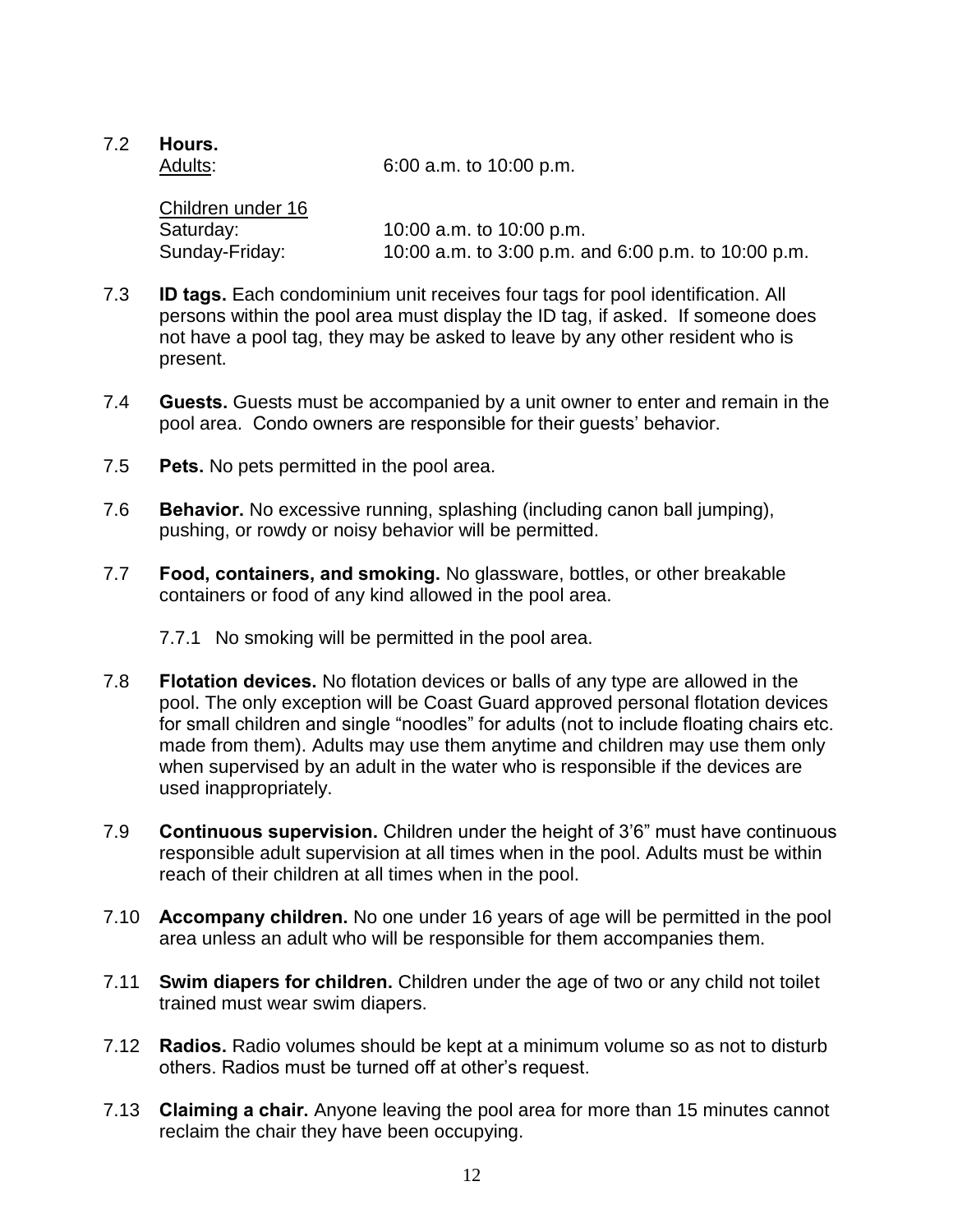- 7.14 **Swimming risk.** Swim at your own risk. The Cherokee Homeowners Association is not responsible for accidents to owners and/or guests.
- 7.15 **Pool keys.** Giving keys to non-residents, such as grandchildren and others who do not live in Cherokee, for their discretionary use is in violation of the rules. The pools are not public facilities.
- 7.16 **Fines.** Unit owners may be fined for all violations, including violations by guests.

## **8.0 Rules Governing Individually Owned Units**

- 8.1 **Occupants.** Each of the units shall be occupied and used only as a residence by the respective owners thereof, their tenants (prior approval having been obtained), families, servants, and guests.
- 8.2 **Use of unit.** Unit owners shall not use or permit the use of their premises in any manner that would be disturbing or be a nuisance to other owners, or in such a manner as to be injurious to the reputation of the Condominium Association.

8.2.1 Disturbances and nuisances may include, but are not limited to: secondhand smoke, odors, loud music, or other loud noises.

- 8.3 **Alterations.** Unit owners shall not do any work that would jeopardize the soundness or safety of the property or reduce the value thereof.
- 8.4 **Heating, plumbing, and electrical problems.** Unit owners must contact the Maintenance Department immediately regarding heating, plumbing, and electrical problems. This can be accomplished during working hours by calling 241-4747, or in the event of an emergency by calling the General Manager or any Board Member at the telephone number listed for each in the Association Directory.
- 8.5 **Fireplaces.** Unit owners must maintain fireplaces to prevent chimney fires and carbon monoxide leaks, and to ensure maximum energy efficiency.

8.5.1. **Installation** or replacement of fireplace units must have board approval. Gas units must be 100% direct vent type so outside air is used for combustion. Unit owners are responsible for all costs associated with inspection, repair, replacement, or installation of fireplace units.

8.5.2. **Maintenance**: Gas fireplaces are to be maintained as per manufacturer's specifications. If used, an annual inspection and/or cleaning of wood-burning fireplaces is recommended.

8.6 **Consent for alterations.** No structural changes or alterations shall be made in any unit without prior written consent of the Board of Directors and the mortgagee holding a mortgage on said unit. Skylights may be an exception. Skylight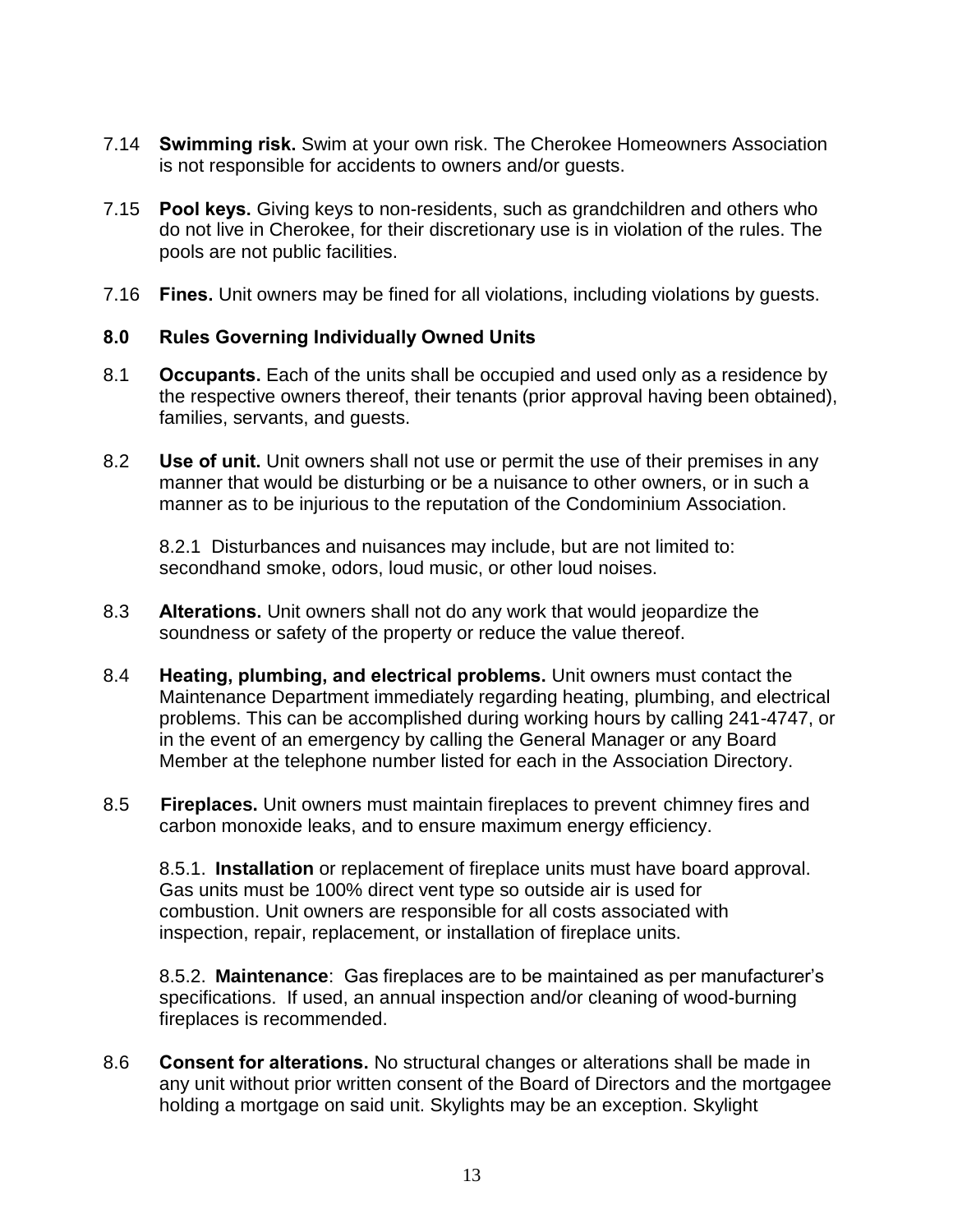installation plans and specifications must be submitted to the Board of Directors. Skylight installation may be approved by the Board of Directors.

- 8.7 **Placement of equipment and skylights.** No unit owner or occupant shall install any wiring, television antenna, machine, air-conditioning unit or other equipment whatsoever, on, or to the balconies or to the exterior of the buildings or protruding from the balconies, through the walls, windows, or roof thereof. Skylights may be an exception. Skylight installation plans and specifications must be submitted to the Board of Directors and will be subject to approval by the Board of Directors.
- 8.8 **Sale of a unit.** No unit owner may dispose of any unit or any interest in a unit by sale or lease without first complying with Paragraph 21, "Right of First Refusal and Conveyance or other Disposition," of the Declaration of Condominiums of The Cherokee Garden Condominium Homes, Inc.
	- 8.8.1 **Open houses.** Realtors may hold open houses for units that are listed for sale, provided that doors will not be propped open and guests will be escorted into and out of the building. It is the responsibility of the unit owner to inform the Realtor of the above rule.
	- 8.8.2 **For Sale signs.** No "For Sale" signs may be placed in the unit where they may be seen from the exterior.
	- 8.8.3 **Keys.** Keys provided to real estate brokers for MLS showings of listed properties shall be secured in lock boxes attached to the lock box hanger located under the shelf in the foyer of the building in which the unit is for sale.
	- 8.8.4 **Transfer of documents etc.** Unit owners will be responsible for transferring documents, directories, copies of current rules and regulations, pool keys, pool tags, mail box keys, and other pertinent information to the new owner.
	- 8.8.5 **Estate and moving sales.** Estate sales, moving sales, or similar sales may be held under the following conditions:
		- 8.8.5.1 The Association must be notified and give written approval of the upcoming sale.
		- 8.8.5.2 No door may be propped open. Guests must be escorted into and out of the building.
		- 8.8.5.3 Signs shall be posted and removed the day of the sale.
		- 8.8.5.4 Unit owners shall make provisions for the protection of walls and hall carpeting and will be liable for repair costs of any damage to the common areas.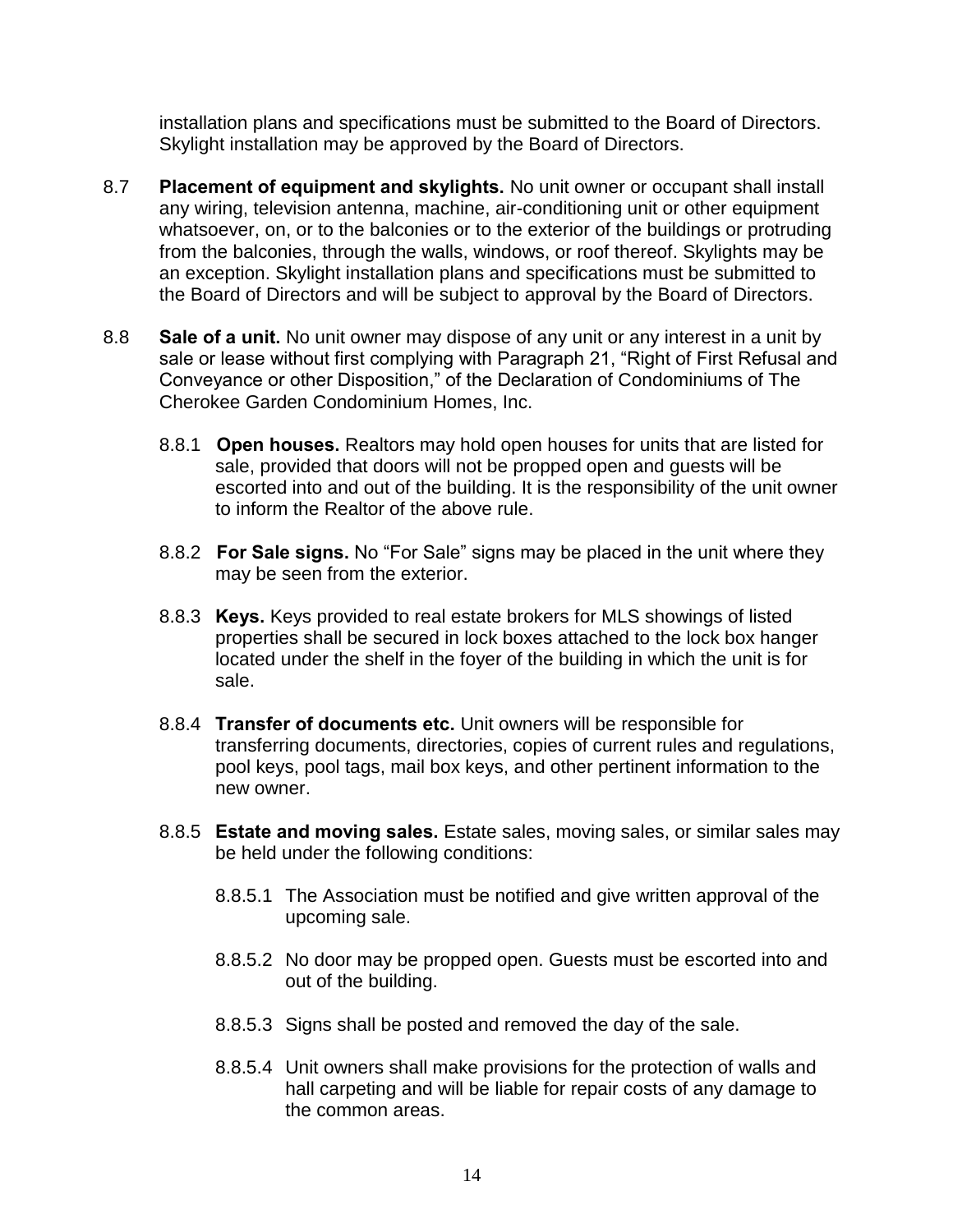- 8.9 **Leasing a unit.** Units may be leased for a period not to exceed three months but only on a month-to-month basis and with **prior** approval of the Board of Directors. Approval will be granted contingent on the following conditions:
	- 8.9.1 The owner must be actively trying to sell the unit at a reasonable and current market price. A copy of the listing must be presented to the Board of Directors indicating compliance with the above.
	- 8.9.2 The owner must be responsible for maintenance fees and special assessments and for any damage done by the tenant to the unit or the common areas.
	- 8.9.3 The tenant must have only a month-to-month lease with a 30-day termination arrangement in the event of a sale.
	- 8.9.4 The owner must provide a copy of the signed lease to the Association.
	- 8.9.5 The lease must give the Association power to cancel the lease and remove any renters that may abuse their privileges.
	- 8.9.6 No sublease or assignment of existing leases shall be permitted. In the event that a lease is terminated and a new lease instituted, the rules as outlined above shall apply and new **prior** approval by the Board of Directors is required. Said new lease shall be for a term not to exceed the remaining period of the initial three months of the original lease.
	- 8.9.7 Prior to occupancy, each unit owner shall have his/her tenant (or other individual occupying the unit in the owner's absence but with the owner's permission) acknowledges that her or she has read and agrees to abide by the Association rules. A copy of these rules shall be given to the tenant or occupant. Written acknowledgement must be given to the Association Management prior to occupancy.
	- 8.9.8 Unit owners are prohibited from advertising or operating a tourist rooming house as defined by the Wisconsin Statutes, or offering their unit or any part of their unit, for short-term or vacation rentals. Fines for violating this rule are \$100 per day, plus the cost for re-keying the common entrances.

## **9.0 Rules Governing Parking and Parking Stalls**

9.1 **Roadway parking areas.** Use of the open roadway parking area is limited to guests and tradesmen. Violations may result in fines imposed by the Board as permitted in Rule 13.5. A fine of \$10 per day will be imposed for owners who continue to park in the roadway parking stalls after being given a 48 hour notice. Vehicles of in-home health care providers who will be parking in roadway stalls for multiple days per week, must display a parking permit issued by the Cherokee Garden Condo Association office.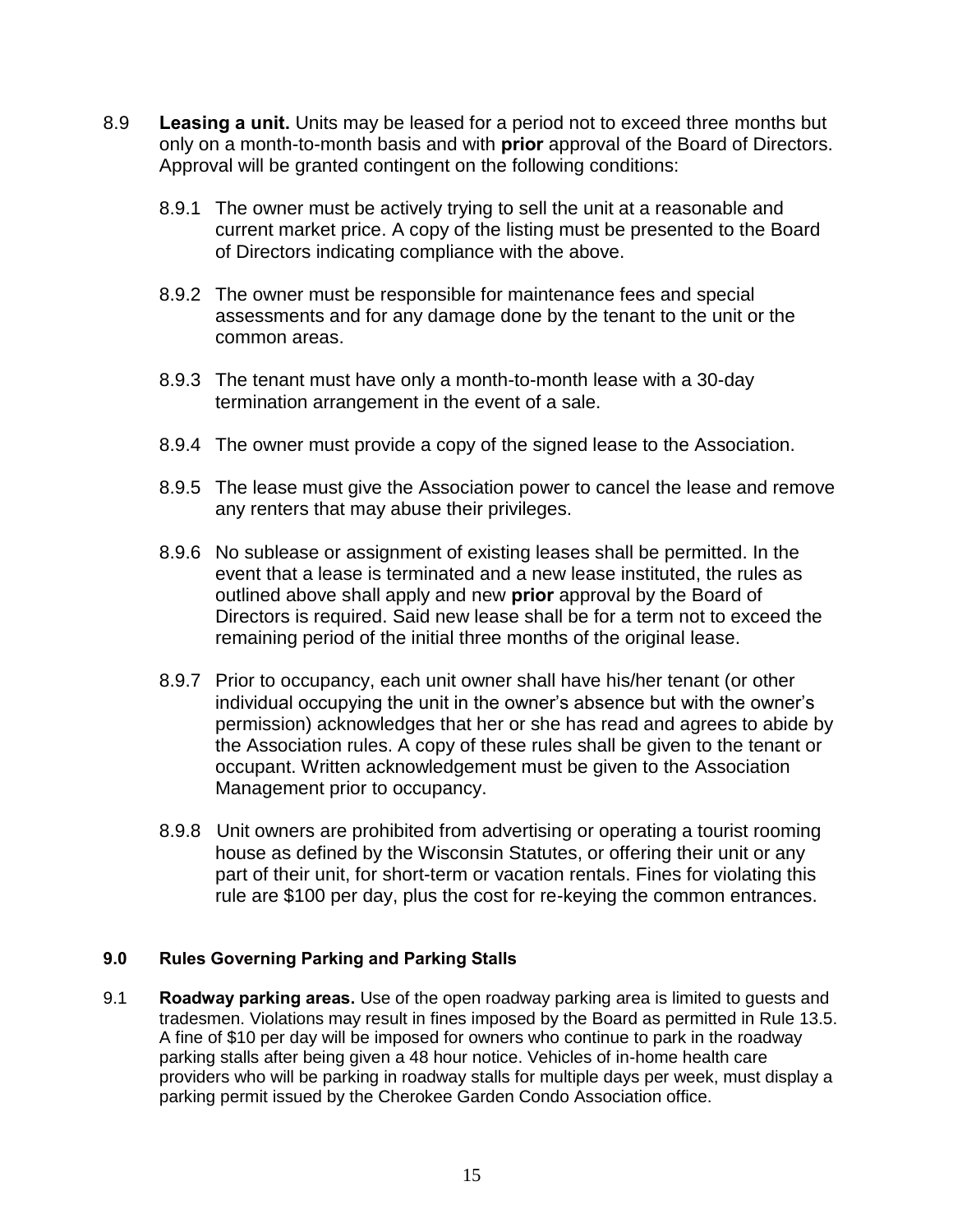- 9.2 **Inside / Assigned parking.** Assigned parking stalls are the property of specific unit owners and are reserved for their exclusive use. They may be occupied or used by others only with the permission of the owner. An owner of a parking stall may rent the stall to other Garden Condominium or Cherokee Townhouse owners. Unit owners are responsible for stalls rented to others.
- 9.3 **Use of assigned parking stalls.** Assigned parking stalls were designed and intended for the parking of motor vehicles. Examples include; cars, trucks, motorcycles, mopeds, and golf carts. Cars and other allowed items must be centered within the stall and not protrude beyond the boundaries for the unit owners stall.
- 9.4 **Other allowed items.** Other types of vehicles and items may be stored in the parking stall belonging to the unit owner for example include; boats, trailers, campers, bicycles, grills, one enclosed metal cabinet with drawers or shelves, and required wheel chairs or walkers, provided none of the items protrude beyond the boundaries of the unit owners stall.
- 9.5 **Items not allowed.** Flammable liquids, furniture, wood/plastic shelving, open metal shelving, garden supplies, individual containers or items such as cans, bottles, boxes, tools, card board, and wood other than fire wood.
- 9.6 **Vehicle fluids and mechanical work.** Parking areas shall not be used for any mechanical work on vehicles except in an emergency. Drainage of vehicle fluids into the basement floor drain grates is prohibited. Excess oil and/or fluid leaks are prohibited. Fines and cleanup costs will be assessed to the stall owner.
- 9.7 **Enclosures.** Effective commencing August 20, 2001, parking stalls may not be enclosed.
- 9.8 **Sanitation.** In the interest of public health and safety, storage in these areas shall be kept clean, uncluttered, and pest-free. The Association management will notify the unit owner of any violation and, if necessary, the cost of cleanup will be assessed to the stall owner.

#### **10.0 Rules Governing Pets**

- **10.1 Type & Number of animals.** Unit owner may keep a maximum of two (2) animals per unit as household pets consisting solely of dogs, cats, rabbits, or birds. If a unit owner has one (1) animal, it can weigh no more than 30 lbs at any time. If a unit owner has two animals, each may weigh no more than 20 lbs at any time. Unit owners may also keep fish of any number or size provided the combined capacity of the fish aquarium does not exceed 100 gallons of water. No animals of any other type are allowed to be kept inside or outside the units.
- **10.2 Control of pets.** Pets may not be left unattended in any common area such as lobbies, hallways, or outside. Pets must be leashed to comply with City of Madison ordinances. Pets may not make excessive disturbing noises, display uncontrolled aggressive behavior, or otherwise interfere with the rights, comforts, or conveniences of other residents.
- **10.3 Cleaning up after pets.** Owners are responsible for immediate cleanup of any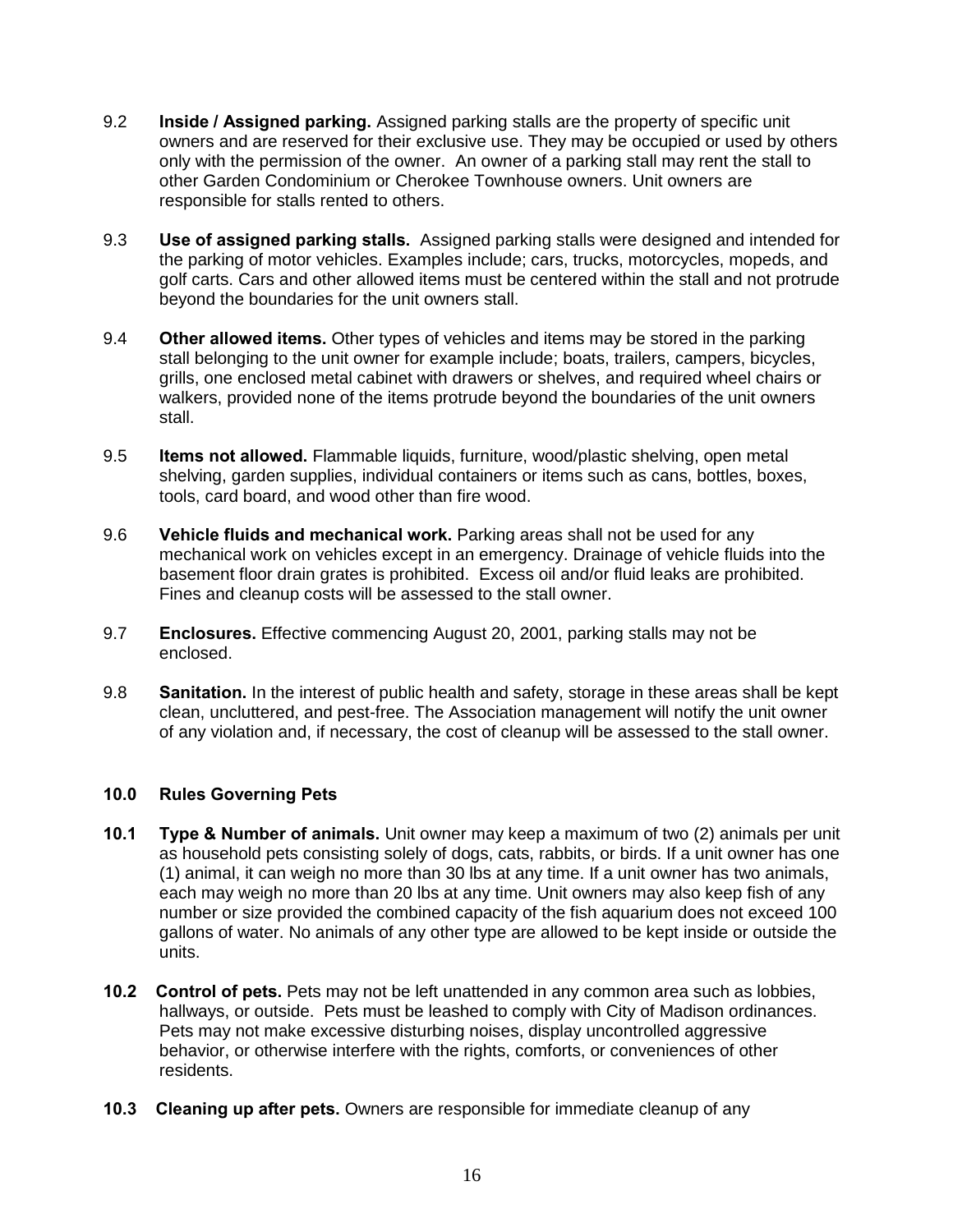waste or messes committed by their pets, or pets of guests. Sewers or condo trash rooms may not be used to dispose of pet feces. Pet feces are to be flushed in the owner's toilet. The Board may fine owners who do not clean up waste or messes committed by their pets, or the pets of guests.

- **10.4 Damage by pets.** Owners are financially liable for any damage committed or caused by their pets to the property of the Association or other residents, to include carpeting, doors, walls, plantings, or lawns.
- **10.5 Removal of pets.** The Board reserves the right to require the pet owner to remove a pet from the condominium if the pet owner leaves the pet unattended or unleashed in a common area, fails to clean up after the pet, is unable to control the pet, or violates the weight allowance.
- **10.6 Pets of guests.** Guests with pets must comply with the rules laid out in sections 10.1 through 10.5, except for weight restrictions. Pets of guests that exceed the listed weight restrictions or number of pets as specified in section 10.1 may stay for no more than four (4) days and visit no more than four (4) times per year. Unit owners are responsible and liable for the actions of pets and their guests.

## **11.0 Rules about the Maintenance Staff**

- 11.1 **Responsibility for staff.** The Maintenance Staff is hired by, and reports to, the General Manager and also meets with the Chairman of the Building and Grounds Committee, who is appointed to that position by the Board of Directors, to plan and discuss building problems and needed programs.
- 11.2 **Duties.** The employees of the Maintenance Department are assigned specific duties and may do no other work except by a work order issued by the General Manager.
- 11.3 **Outside contractors working during owner's absence.** Should outside contractors be authorized by a unit owner to make repairs of any kind within a unit during the owner's absence, the Maintenance Department must be advised, preferably in writing, that entry to the unit is authorized.
- 11.4 **In-unit work by Maintenance Staff.** Work in an owner's unit by Cherokee Garden Condominium Association maintenance personnel shall be done only with the authorization of the General Manager and agreement by the owner to pay for such work.

## **12.0 Rules about Assessments**

12.1 **Power to make and collect assessments.** The previously mentioned duties are considered as being part of the normal day-to-day operation of the Association and that, which is funded by the monthly maintenance fees. For repairs beyond the scope of that which is normal, the Board of Directors is specifically empowered on behalf of the Association to make and collect Assessments to maintain, repair and replace the property of the Association.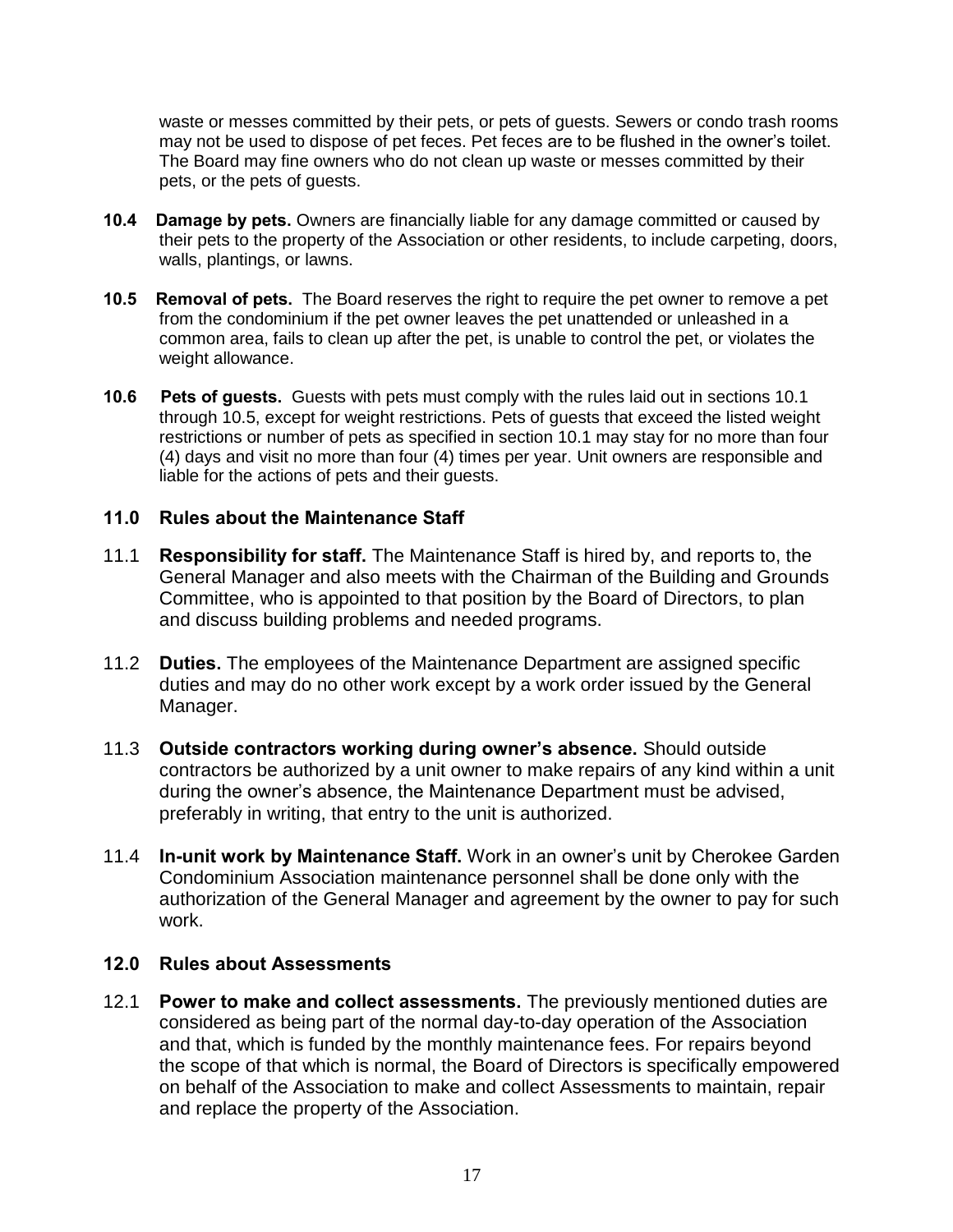- 12.2 **Types of improvements.** The general policy on improvements is stated in various Association declarations. Roof, painting of balconies and patios, water softeners, hot water heaters, and decorating of individual building common areas shall be at the expense of the unit owners of the building affected. Assessments will be made as outlined in these rules and regulations.
- 12.3 **Collection.** In the event any Association assessment is not paid, collection will occur as outlined in these House Rules and Regulations.
- 12.4 **Division of assessment among owners.** All new assessments and all factors that determine monthly maintenance fee increases effective 7/1/2015 will be based on a flat and equal fee per unit (except roofs) rather than on a unit's square footage or imposing an annual percentage fee increase, or on such other basis as may be reasonably determined by the Board of Directors of the Association from time to time. Roof replacements will be assessed on a square footage basis and assessed back to each unit owner within the building as the work is completed. Ownership percentages and square footage are set forth in Exhibit 1 of the Restated Declaration.

## **13.0 Penalties and Fines**

13.1 **Nonpayment of monthly maintenance fees, assessment fees, and work order invoice fees.** Every unit owner is responsible for the prompt payment of monthly maintenance fees, assessment fees, work order invoice fees, fines, or other charges authorized by the Association. Monthly maintenance fees are due on the second day of the month (due date). Late fees are assessed if payment is not post marked or received within 30 days of the due date. Assessment fees and work order invoice fees are due upon receipt of notice (invoice). Late fees are assessed if payment is not postmarked or received within 30 days of receipt of notice

The Association relies on the timely payment of maintenance fees, work order invoice fees, and assessment fees in order to meet its financial obligations. The Association allows payment of the monthly maintenance fee annually, or by automatic bank account debit if paid monthly. The Association is financially harmed when unit owners fail to make timely payments. Therefore, the Association established the following late payment policy.

## 13.2 **Delinquent Monthly Maintenance Fees**

- 13.2.1 A \$50 late fee will be assessed for each monthly maintenance fee not paid within 30 days of its due date. If a monthly maintenance fee remains unpaid 60 days after its due date, a second \$50 late fee will be assessed. If a monthly maintenance fee remains unpaid 90 days after its due date, a third \$50 late fee will be assessed.
- 13.2.2 **Interest Charges**. Interest of 1.5% per month will be charged on any unpaid maintenance fee that is more than 90 days past due.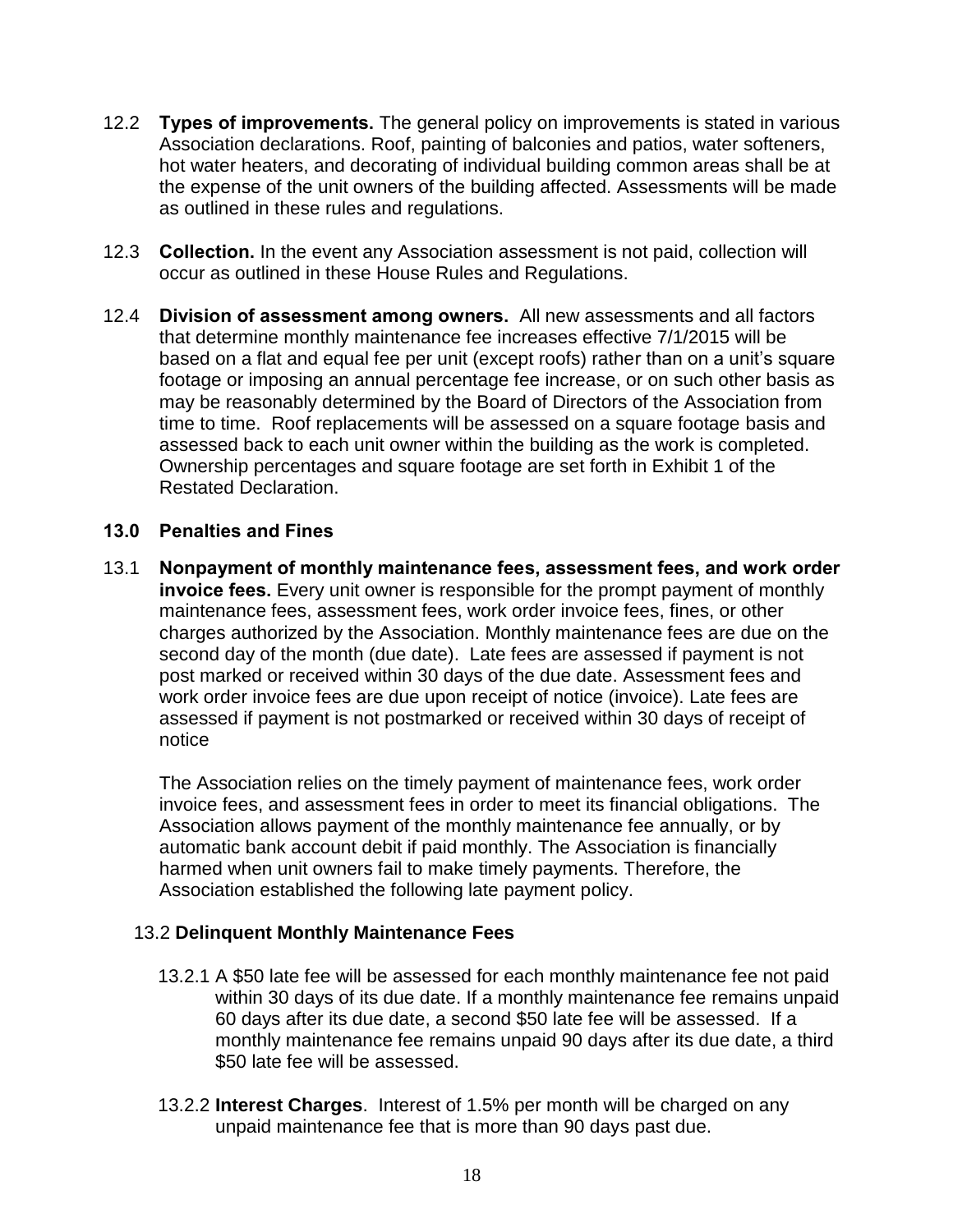- 13.2.3 **Collection Action**. If a monthly maintenance fee remains unpaid 120 days after its due date, the Association will commence collection action. This action will include the filing of a condominium lien with the Dane County, Wisconsin Register of Deeds for the amount due, plus interest, late fees and costs of collection. Additional liens will be filed as necessary. Collection action may also include the filing of a complaint against the unit owner in small claims court.
- 13.2.4 Foreclosure. If a monthly maintenance fee remains unpaid 180 days after its due date, the Association will commence a foreclosure action.

## 13.3 **Delinquent Assessment Fees**

- 13.3.1 **Late Fees.** A \$50 late fee will be assessed for each assessment fee not paid within 30 days of its due date. If an assessment fee remains unpaid 60 days after its due date, a second \$50 late fee will be assessed. If an assessment fee remains unpaid 90 days after its due date, a third \$50 late fee will be assessed.
- 13.3.2 **Interest Charges.** Interest of 1.5% per month will be charged on any unpaid assessment fee that is more than 90 days past due.
- 13.3.3 **Collection Action.** If an assessment remains unpaid 120 days after its due date, the Association will commence collection action. This action will include the filing of a condominium lien with the Dane County, Wisconsin Register of Deeds for the amount due, plus interest, late fees and costs of collection. It may also include the filing of a complaint against the unit owner in small claims court.
- 13.3.4 **Foreclosure.** If an assessment fee remains unpaid 180 days after its due date, the Association will commence a foreclosure action.

#### 13.4 **Delinquent Work Order Invoice Fees**

- 13.4.1 **Late Fees.** For each work order invoice fee not paid within 30 days of its due date, a \$20 late fee will be assessed if the amount of the invoice fee is \$200 or less, and a \$50 late fee will be assessed if the amount of the invoice fee is over \$200. If a work order invoice fee remains unpaid 60 days after its due date, a second \$20 late fee will be assessed if the amount of the invoice fee is \$200 or less, and a second \$50 late fee will be assessed if the amount of the invoice fee is over \$200. If a work order invoice fee remains unpaid 90 days after its due date, an additional \$50 late fee will be assessed regardless of the amount of the invoice fee.
- 13.4.2 **Interest Charges.** Interest of 1.5% per month will be charged on any unpaid work order invoice fee that is more than 90 days past due.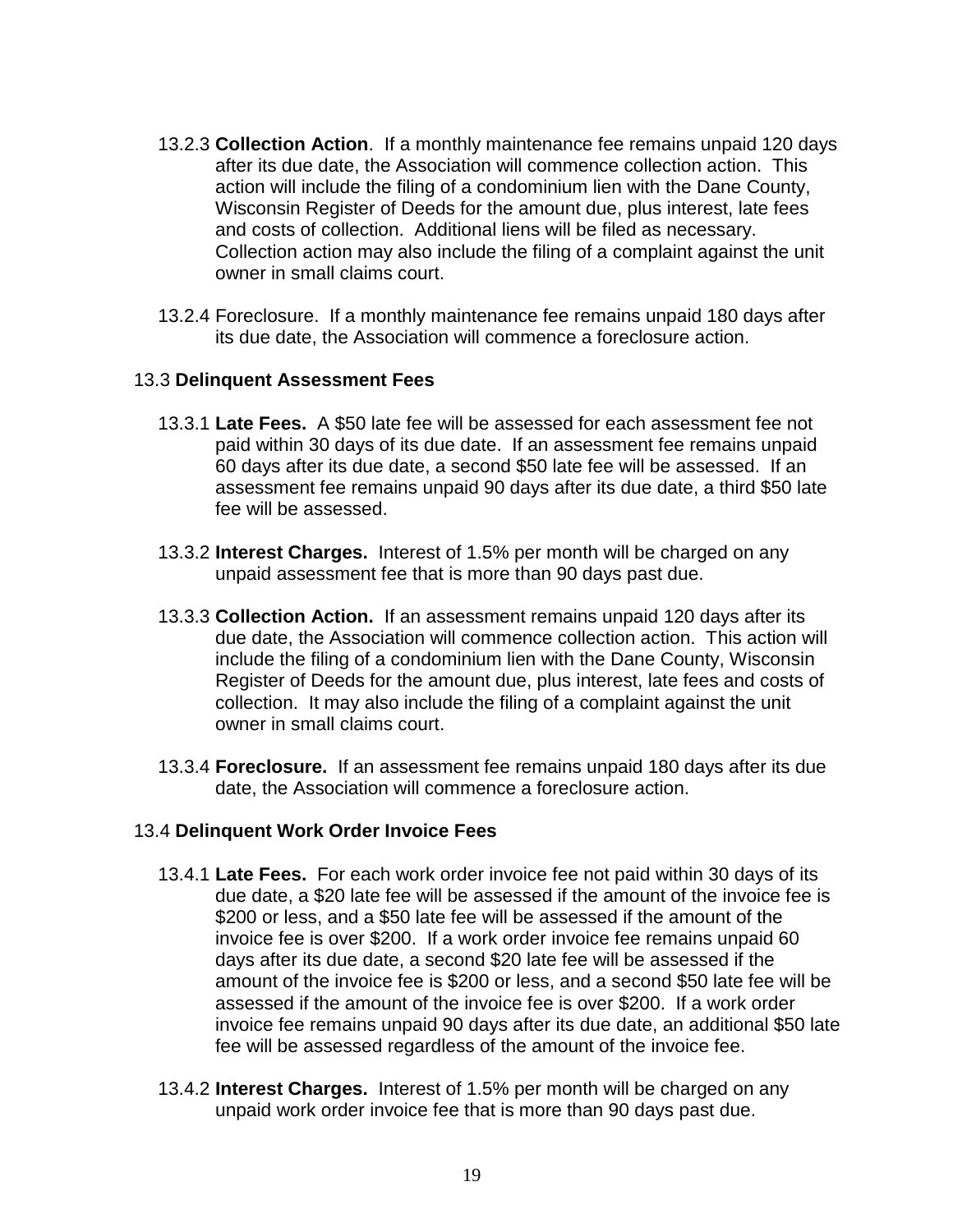- 13.4.3 **Collection Action.** If a work order invoice fee remains unpaid 120 days after its due date, the Association will commence collection action. This action will include the filing of a condominium lien with the Dane County, Wisconsin Register of Deeds for the amount due, plus interest, late fees and costs of collection. It may also include the filing of a complaint against the unit owner in small claims court.
- 13.4.4 **Foreclosure.** If a work order invoice fee remains unpaid 180 days after its due date, the Association will commence a foreclosure action.
- 13.5 **Violations of the House Rules and Regulations.** The Board of Directors has the authority to enforce all Association rules and regulations by imposing fines, placing liens on individual unit, seeking injunctive relief and/or damages, and using any other means allowed by law.

#### **14.0 Complaints**

- 14.1 Unit owners are encouraged to resolve complaints with their neighbors before filing a written compliant to the board.
- 14.2 **First complaint.** All written complaints shall receive a response from the Association. The board will take appropriate action to determine if the complaint is valid, which may require the parties involved to provide additional information or appear in front of the board. If the complaint is determined to be valid, a letter will be sent to the unit owner requesting corrective action. Anonymity will be maintained when possible.
	- 14.2.2 If the complaint is determined to constitute a situation that presents an immediate danger to the association's resident(s) and/or property, the board will take immediate legal, law enforcement, or other appropriate action.
- 14.3 **Second complaint.** Upon receipt of a second letter of complaint, a letter will be sent requesting the appearance of the unit owner to appear at a specified date and time before the Board to explain why corrective action has not been made.
- 14.4 **10-day fine.** Should the Board concur that corrective action should have been taken and the unit owner has not complied, the unit owner shall have ten days to comply with the Board decision or a \$100 fine shall be imposed upon the unit owner. Fine payments are due in 30 days.
- 14.5 **First 30-day fine.** If corrective action is not taken in 30 days following the 10-day compliance period, an additional \$100 fine will be imposed. Fine payments are due in 30 days.
- 14.6 **Second 30-day fine.** If corrective action is not taken in 30 days following the first 30-day compliance period, an additional \$100 fine will be imposed. Fine payments are due in 30 days.